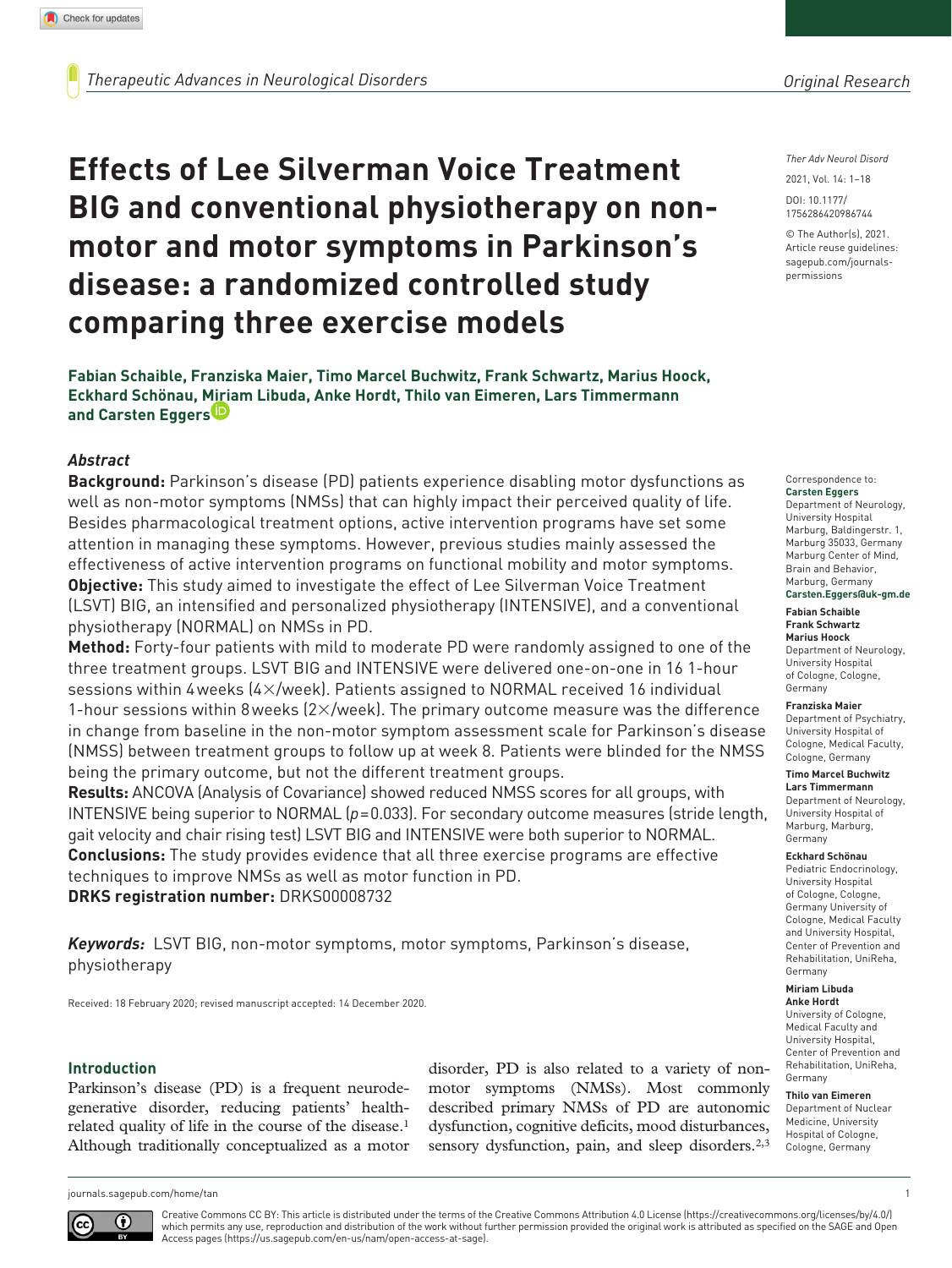These NMSs negatively affect patients' perceived quality of life and can be even more disabling than motor dysfunctions.4,5 Pharmacological or even neurosurgical treatment often provides symptomatic relief but deficits sometimes cannot be controlled satisfactorily or side effects of treatment appear and worsen symptoms.<sup>6</sup> Some NMSs such as sensory dysfunction, excessive sweating and anxiety completely lack an evidence-based pharmacological treatment option.7 Therefore, new non-pharmacological treatments are necessary to treat patients.

As such, therapeutic options like active intervention programs; for example, dance and music interventions, boxing sessions, Nordic walking or resistance training have already shown promising results in controlling and improving motor dysfunctions.8–12 Especially the amplitude-specific Lee Silverman Voice Treatment BIG (LSVT BIG) therapy has shown positive effects for patients with PD, being more effective than general exercise, Nordic walking and a shortened LSVT BIG protocol in terms of the UPDRS (United Parkinson's Disease Rating Scale) motor score.<sup>13</sup> Furthermore, non-amplitude-specific (conventional) physiotherapy has been advocated for patients with PD. There is a large body of evidence showing the benefits of physiotherapy in terms of improvements in walking, balance, muscle strength or reducing falls.<sup>14–16</sup> Conventional physiotherapy thereby aims to preserve, enhance or restore movements and physical functions impaired or threatened by disease, injury and disability. Training techniques encompass active exercise modalities such as aerobic endurance and muscle strength training, cueing techniques and cognitive movement strategies to improve limitations in physical capacity, gait, balance, posture and transfer.17 The main focus of the majority of all these previous studies was placed on motor difficulties such as gait disturbances and balance issues. Recently published studies support a potential benefit of exercises for alleviating NMSs, including mood, sleep and cognition.18 For example, a 12-week progressive resistance training shows positive effects on cardiovascular autonomic dysfunction in PD by reduced systolic blood pressure during orthostatic stress and reduced heart rate variability.<sup>19</sup> Studies about multidisciplinary intensive rehabilitation treatment, Yoga and Qigong indicate that physical activity can also improve sleep quality and reduce depression levels in PD.20–22 Further clinical trials

brought evidence that various exercise modalities including aerobic and resistance training have beneficial effects on cognitive domains such as executive functions and memory.<sup>23</sup> Although these results provide evidence that exercise promotes improvements in both motor and NMSs it is still unclear how frequently exercise should be performed for maximal benefit and which form of exercise is most effective in improving motor and NMSs.

With LSVT BIG showing promising results in improving motor features and conventional physiotherapy being most frequently applied in PD patients, this 8-week randomized controlled study aimed to compare three exercise models (specific protocol *versus* individualized protocol *versus* standard care) and their effects on NMSs that have not yet been extensively studied. By comparing LSVT BIG to an equally intensive physiotherapeutic training program we furthermore examined in how far the specific protocol of LSVT BIG or the high-intensity individualized training program itself is crucial for improved outcomes. The rationale to choose an 8-week observation period for all three groups was due to the fact that the total amount of received therapies should be comparable. This was oriented on the frequency of NORMAL physiotherapy which reflects the current (German) standard of care.

## **Method**

#### *Patients*

Patients were screened from local support groups, general neurologists and the University Hospital of Cologne (UHoC) between July 2015 and May 2017. Participants were required to fulfill diagnostic criteria according to the latest Movement Disorder Society clinical diagnostic criteria for idiopathic PD.24 Inclusion criteria were Hoehn & Yahr stages I–III, age between 35 and 80years, no walking aids, stable medication 4weeks prior to and during the study. Exclusion criteria were dementia (PANDA (Parkinson's Neuropsychometric Dementia Assessment) <14), depression (BDI (Beck Depression Inventory)  $>28$ ), antidepressive or antipsychotic medication, participation in a LSVT BIG therapy in the past year, disabling bradykinesia to ensure patients are able to participate in the intensive physiotherapy (based on clinical impression and in accordance to UPDRS part III Item 14) and prior history of cardiovascular,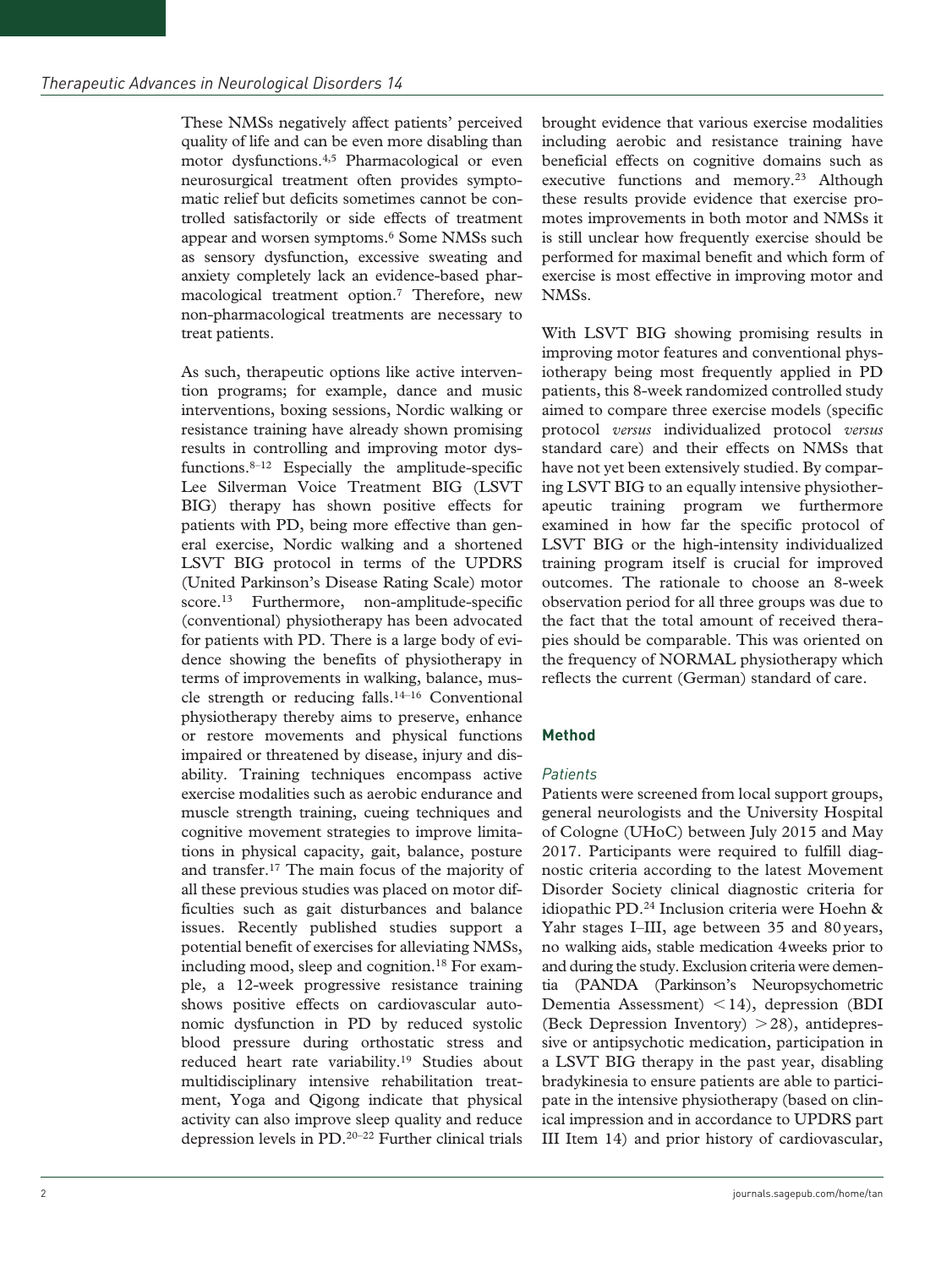neurological or musculoskeletal disorders known to interfere with testing PD features. Patients were not blinded in regards to the different study groups as all patients were educated about the study design while checking for eligibility. However, they were not specifically informed about the primary outcome of the study or a potential superiority of one of the groups. Patients who met inclusion criteria were randomly assigned in a 1:1:1 ratio to LSVT BIG, INTENSIVE or NORMAL physiotherapy. Research staff without clinical or research involvement in the study performed randomization using an online randomization software ([www.sealedenvelope.com\)](www.sealedenvelope.com) which generated a random numbers table with a randomized allocation sequence.

The study was approved by the ethics committee of the Medical Faculty of the University of Cologne (registration number EK-15-200). In addition, the trial was registered in the German registry for clinical trials (DRKS number DRKS00008732). All participants gave written informed consent prior to data collection. The study was conducted according to the Declaration of Helsinki.

# *Interventions*

Patients assigned to LSVT BIG received 16 individual 1-hour-sessions (four times a week for 4weeks) at the UHoC. The same physiotherapist (A.H.) who was a qualified LSVT BIG therapist with 6years LSVT BIG experience delivered all LSVT BIG sessions. The training structure of LSVT BIG has previously been described.<sup>25,26</sup> Briefly, half of the treatment sessions consist of standardized multidirectional whole-body movements performed with maximal amplitude of reaching and stepping. The second half is designed to address individual deficits in movement that occur in activities of daily living. Exercises progress in difficulty by increasing range of movement, duration and complexity. The physiotherapist is instructed to provide motivation to patients during every repetition of a movement. Feedback about the movement amplitude is given to each patient individually and patients are instructed to include larger movements in real-life situations in order to achieve practice in everyday movements.

Patients assigned to intensive physiotherapy received 16 individual 1-hour-sessions (four times a week for 4weeks) at the UHoC. Three PDexperienced physiotherapists (M.L. 12years' experience, A.B. 8years' experience, A.H. 13years' experience) delivered the sessions and constantly encouraged patients to work with at least 60% to 80% of their maximal effort. The Borg scale was used to rate the perceived exertion.<sup>27</sup> Training was conducted according to the European Guideline for Parkinson's Physiotherapy with special focus on assessment of individual deficits, gait, falls, freezing of gait and dexterity and the according practice considerations.28 The training program was individually elaborated for each patient and encompassed a set of exercises which varied among the participants according to their own needs. These included, for example, complex motor sequences, stretching items to increase mobility, dual tasks, core stability or mental imagery. To support the ability to exercise at home several worksheets explaining the afore-mentioned exercises were prepared and given to the patients. As these worksheets also were regularly used during the sessions of intensive physiotherapy, they are accessible in Supplemental Appendix 1. Due to the individual training sets no overall number of exercises or repetitions could be calculated. Intensity gradually progressed over the sessions by increasing the number of repetitions, weights, difficulty of tasks and pace with increases in the Borg scale (medium  $6-10 \rightarrow$  high intensity 17 points), increases in the heart rate or numbers of repetitions.

Patients assigned to normal physiotherapy received 16 1-hour-sessions (two times a week for 8weeks). Patients were allowed to undergo training in an office-based physiotherapy practice of their choice outside of the premises of the UHoC. No special exercises were prescribed nor the number of repetitions or resistance levels observed. This group was aimed to reflect the current standard physiotherapeutic treatment of PD in office-based practice.

LSVT BIG and INTENSIVE physiotherapy groups were held in individual one-on-one training sessions at the UHoC on different days. Patients assigned to LSVT BIG or INTENSIVE physiotherapy were encouraged to practice steadily at home for at least 4 and not more than 6hours per week. All subjects were instructed not to participate in additional activities throughout the 8-week intervention period. At the end of the training periods patients had to confirm that they did not do additional activities. Training programs were delivered individually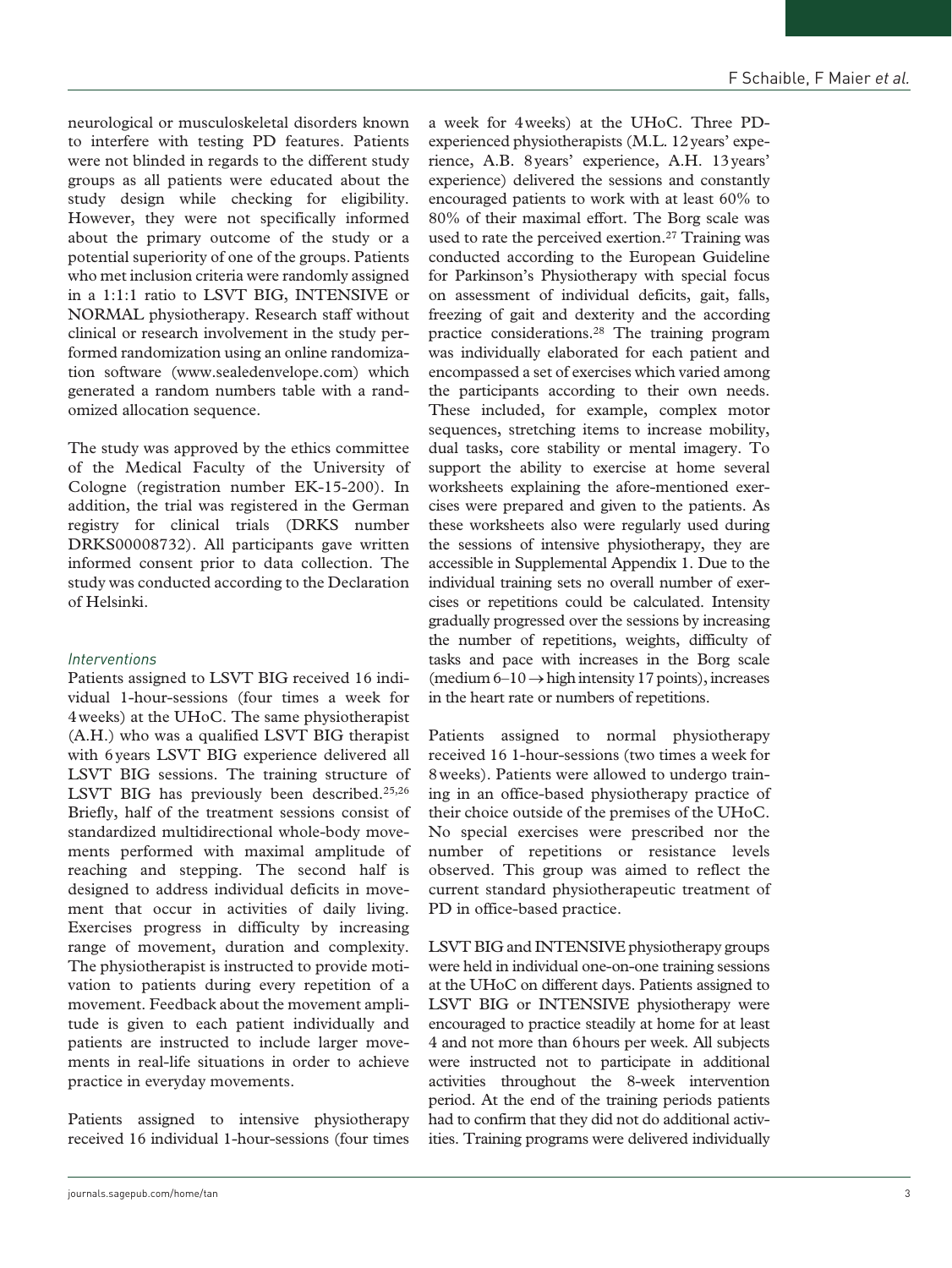with all groups receiving in total the same amount of the therapist's time. The frequency of therapy differed between LSVT BIG/INTENSIVE (4×/week for 4weeks) and NORMAL (2×/week for 8weeks). As stated earlier patients were not blinded to the therapy groups; however, they did not receive any information about the potential superiority of one of the groups.

# *Outcomes*

All outcome parameters were assessed in the week before training started (pre-test/baseline) and after 8weeks (follow-up; see Figure 1). An additional follow-up for LSVT BIG and intensive physiotherapy was done at the end of the 4-week training period. All patients were tested on their regular medication in the "on" medication state.

The primary outcome parameter was the difference in change of NMSs between treatment groups using the non-motor symptom assessment scale for Parkinson's disease (NMSS) between baseline and 8weeks follow-up. The NMSS is known to have a high test–retest correlation (intraclass correlation coefficient (ICC) >0.9) and is a tool which can be used for serial administration.29 The NMSS is administered and coded by the examiner and contains 30 items which are grouped into nine dimensions: cardiovascular (two items), sleep/fatigue (four items), mood/cognition (six items), perceptual problems/hallucinations (three items), attention/memory (three items), gastrointestinal (three items), urinary (three items), sexual function (two items), and miscellany (four items). The score for each item is based on a multiple of severity (from 0 to 3) and frequency scores (from 1 to 4).<sup>30</sup> The range of total scores is 0 to 360. In the present study the examiner (F.S.) was not blinded to the NMSS being the primary outcome.

Secondary outcome variables included changes from baseline to 8weeks follow-up in motor severity according to the UPDRS part III motor score, chair rising test and a force-measuring gangway. Patients were videotaped while performing all UPDRS part III items except rigidity. An independent experienced rater (M.H.) evaluated the videos blinded for group allocation and time of examination. The rating of rigidity was done by the person performing the physical examination (F.S.). Gait parameters (walking speed and step length) were measured using a 6-meter Leonardo Mechanograph Gangway system (Novotec Medical GmbH, Pforzheim, Germany). This system has a high test–retest reliability with an ICC  $>$  0.9.<sup>31</sup> The first and last step were excluded from the analysis as they are usually shorter than the average step length. The results of three consecutive walks with shoes were averaged after normalization for the number of steps. A minimum of four steps and a maximum of 12 steps per walk for each patient depending on stride length was recorded. The chair rising test was performed on a Leonardo Mechanograph GRFP system (Novotec Medical GmbH, Pforzheim, Germany; ICC  $> 0.9$ ).<sup>32</sup> The main parameter measured by the chair rising test was the time required for five chair rises with shoes. The results of three measurements were then averaged. Qualitative assessment of NMSs as a secondary outcome parameter was conducted using the revised final version of the PD NMS questionnaire.33 Further secondary outcome variables were quality of life (Parkinson's Disease Questionnaire (PDQ-39)) and psychometric and cognitive functions (Beck Depression Inventory (BDI-2), Apathy Evaluation Scale (AES), Parkinson Neuropsychometric Dementia Assessment (PANDA), Mini Mental Status Test (MMST)). Daily medication was converted to the levodopa equivalence dose (LED) according to published conversion rates.<sup>34</sup> As safinamide has no published conversion rates, the equivalence calculation for amantadine was used.

# *Statistical analysis*

The initial power calculation suggested a sample size of 60 patients (20 LSVT BIG, 20 INTENSIVE and 20 NORMAL) to be enrolled to test for a 7-point difference on the primary outcome (NMSS) with a standard deviation of 10 points, a level of significance of 0.05 and with a power of 80%. The target number included an estimated drop-out rate of 10%. The study was not powered to assess secondary outcomes.

Univariate ANOVA (Analysis of Variance) was used to detect significant differences in baseline characteristics (see Table 1). The equality of the variances in each group was verified with the Levene test. The chi-square test was used to check for gender differences. Differences in change from baseline to follow-up at week 8 between treatment groups were then assessed using analysis of covariance (ANCOVA) with the baseline values as a covariate.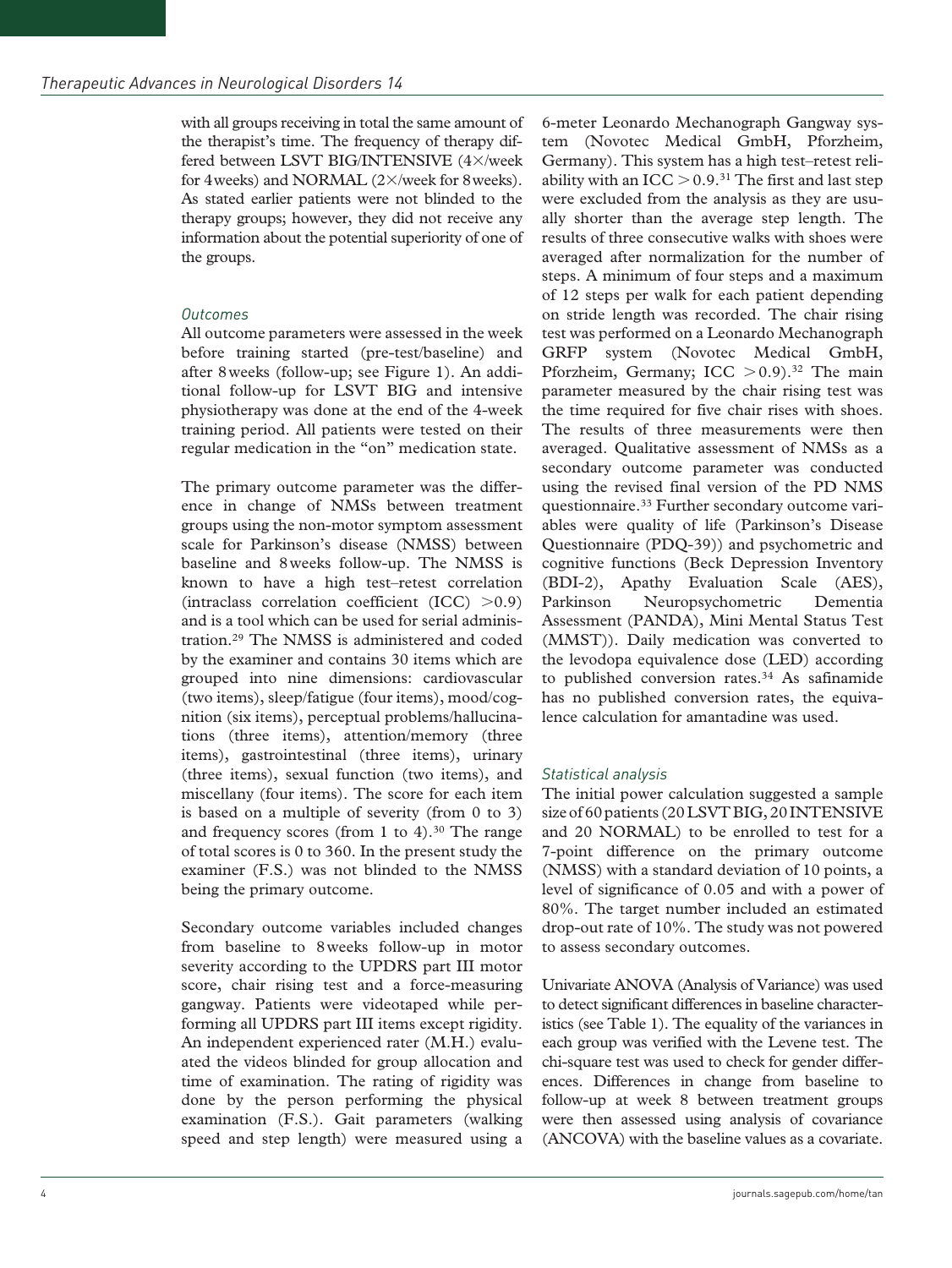| Table 1. Subject characteristics (values are means (SD), calculation with univariate ANOVA). |
|----------------------------------------------------------------------------------------------|
|----------------------------------------------------------------------------------------------|

|                                                              | LSVT-BIG $(n=14)$            | Intensive $(n=15)$ | Normal $(n=12)$    | p-value |
|--------------------------------------------------------------|------------------------------|--------------------|--------------------|---------|
|                                                              | <b>Mean and SD</b>           | <b>Mean and SD</b> | <b>Mean and SD</b> |         |
| Baseline characteristics:                                    |                              |                    |                    |         |
| Age in years                                                 | 63.29 (8.48)                 | 66.20 (8.65)       | 65.50 (8.21)       | 0.635   |
| Disease duration since diagnosis in years                    | 5.36 (2.59)                  | 5.27(3.41)         | 5.42(4.21)         | 0.993   |
| LED                                                          | 405 (259)                    | 418 (302)          | 497 (278)          | 0.670   |
| Hoehn & Yahr stage                                           | 2.00(0.71)                   | 1.73(0.68)         | 2.12(0.43)         |         |
| Primary outcome parameters:                                  |                              |                    |                    |         |
| NMSs assessment scale for Parkinson's<br>disease total score | 39.93 (18.35)                | 36.07 (23.65)      | 50.17 (16.03)      | 0.189   |
| <b>Secondary outcome parameters:</b>                         |                              |                    |                    |         |
| PD NMSs questionnaire total score                            | 8.43 (4.03)                  | 6.87(4.70)         | 8.42 (3.45)        | 0.517   |
| PDQ-39 total score                                           | 19.07 (10.99)                | 15.00 (7.72)       | 22.85 (9.34)       | 0.111   |
| UPDRS part III total score                                   | 26.79 (9.82)<br>22.60 (7.15) |                    | 28.67 (8.38)       | 0.172   |
| PANDA total score                                            | 26.93 (1.54)                 | 25.47 (4.19)       | 24.92 (2.75)       | 0.231   |
| <b>MMST</b> total score                                      | 29.07 (0.92)                 | 28.87 (1.19)       | 28.58 (1.73)       | 0.634   |
| <b>BDI-2 total score</b>                                     | 8.21 (5.38)                  | $4.87$ $(3.56)$    | 9.67(6.80)         | 0.062   |
| AES total score                                              | 28.36 (6.22)                 | 25.00 (6.69)       | 28.00 (7.52)       | 0.356   |
| Chair rising test with shoes (av. total time in<br>secondsl  | 12.88 (4.01)                 | 10.68 (2.18)       | 12.52 (2.96)       | 0.144   |
| Step length (m)                                              | 0.640(0.103)                 | $0.667$ $(0.093)$  | 0.672(0.879)       | 0.650   |
| Walking velocity (m/sec.)                                    | 1.444 (0.232)                | 1.459 (0.231)      | 1.433 (0.186)      | 0.956   |

AES, Apathy Evaluation Scale (range 18–72; a lower score indicating greater apathy); ANOVA, analysis of variance; BDI, Beck Depression Inventory (range 0–63; a higher score indicating more signs of depression); Chair Rising Test, results for five repetitions; LED, Levodopa equivalent dose; MMST, Mini Mental Status Examination (range 0–30; a lower score indicating more cognitive impairment); NMSs, non-motor symptoms; PANDA, Parkinson Neuropsychometric Dementia Assessment (range 0–30; a lower score indicating more cognitive impairment); PD NMSs, Parkinson's disease non-motor symptoms (range 0–360; a higher score indicating higher severity of non-motor symptoms); PDQ-39, Parkinson's Disease Quality of Life Questionnaire (range 0–100; a higher score indicating more reduction in quality of life); SD, standard deviation; UPDRS, United Parkinson's Disease Rating Scale (0–108; a higher score indicating more motor impairment).

If ANCOVA revealed significant differences between groups pairwise post-hoc comparisons were performed. Data of the primary outcome analyses were corrected by the multiple comparison Bonferroni test. Values are reported as means with standard deviation (SD). In addition, differences in change from baseline to follow-up at week 4 (interim analysis) between LSVT BIG and INTENSIVE were similarly assessed using ANCOVA. If variables were not normally distributed, equivalent non-parametric tests were applied

instead. To investigate further within-person changes of non-motor symptoms, Wilcoxon paired-rank tests were applied to NMSS subscore scales and secondary non-motor symptom assessments (AES, BDI, MMST, PANDA).

The alpha level was set at 0.05 and primary and secondary efficacy analyses were conducted on an intention-to-treat (ITT) basis using IBM SPSS statistics version 25 software. The ITT population consisted of all patients who received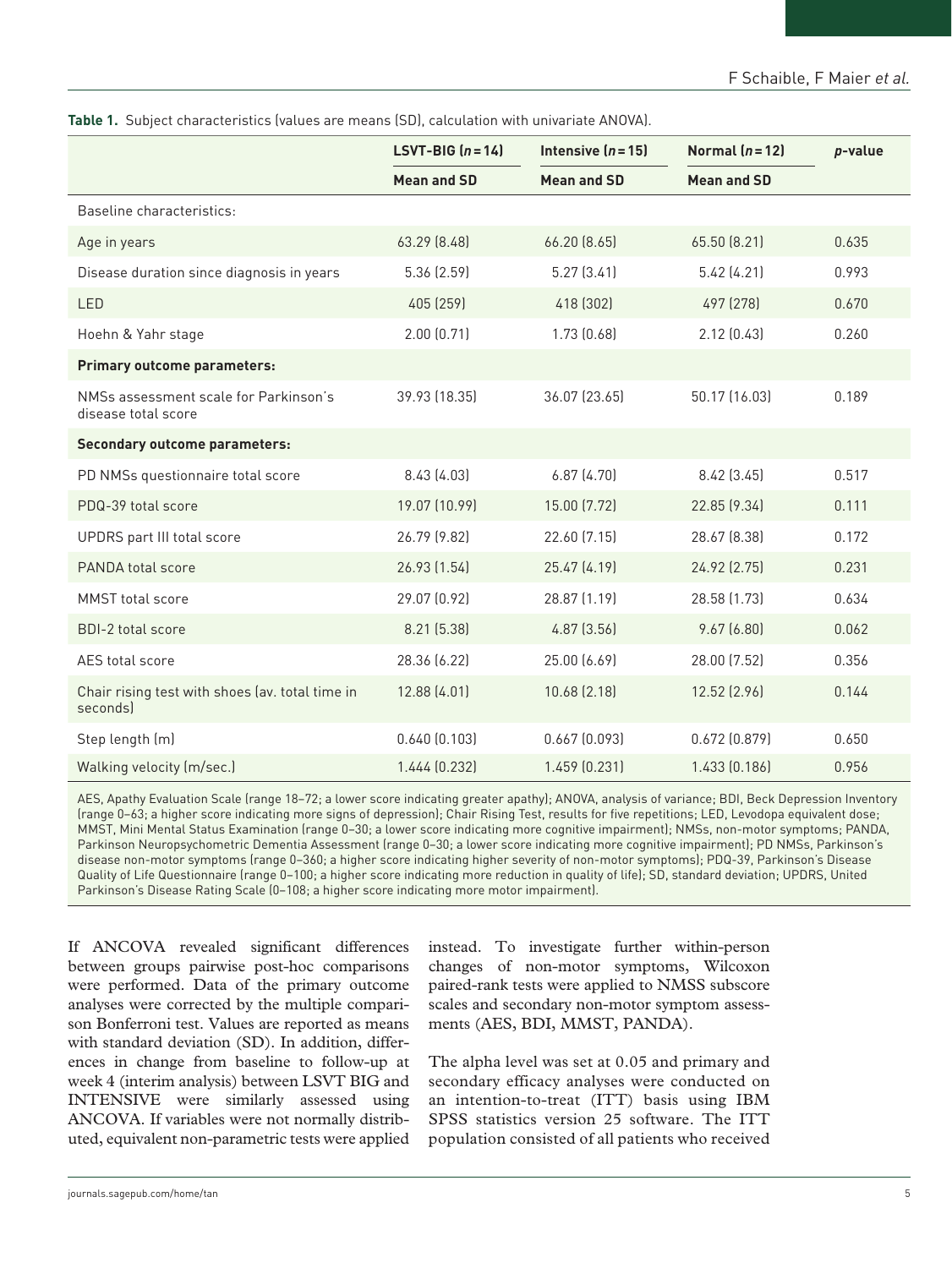| LSVT-BIG                   | Baseline: NMSS m<br>& secondary<br>outcomes | LSVT-BIG:<br>4 weeks, 4 times per<br>week 60 minutes         | Follow-up 1:<br>NMSS &<br>secondary<br>outcomes | 4 weeks<br>home<br>exercises | Follow-up 2:<br>NMSS &<br>secondary<br>outcomes |
|----------------------------|---------------------------------------------|--------------------------------------------------------------|-------------------------------------------------|------------------------------|-------------------------------------------------|
| Physio<br><b>INTENSIVE</b> | Baseline: NMSS &<br>secondary<br>outcomes   | Physio-Intensive:<br>4 weeks, 4 times per<br>week 60 minutes | Follow-up 1:<br>NMSS &<br>secondary<br>outcomes | 4 weeks<br>home<br>exercises | Follow-up 2:<br>NMSS &<br>secondary<br>outcomes |
| <b>Physio NORMAL</b>       | Baseline: NMSS &<br>secondary<br>outcomes   | Physio-Standard:<br>minutes                                  | 8 weeks, 2 times per week, 60                   |                              | Follow-up 1:<br>NMSS &<br>secondary<br>outcomes |

**Figure 1.** Overview of tests and times per group.

the full amount of 16 individual 1-hour training sessions and who took part in at least one follow-up visit applying the last observation carried forward analysis in the case of missing values.

## **Results**

## *Patient characteristics*

A total of 60 patients was screened for eligibility. Forty-four fulfilled the inclusion criteria and agreed to participate in the study. These were randomly assigned for one treatment group. Thirty-nine subjects completed the study and were available for follow-up at week 8 (drop-out rate 11%). Three patients dropped out of the INTENSIVE group (one patient discontinued treatment due to hip problems in week 3, two patients were not able to attend the second follow-up because of pneumonia and personal circumstances). One patient in LSVT BIG discontinued treatment in week 2 because of pneumonia and one patient in NORMAL withdrew written consent after 2weeks. No adverse events were reported. In total, 41 patients were included in the ITT analysis: LSVT-BIG (*n*=14), **INTENSIVE**  $(n=15)$  and **NORMAL**  $(n=12)$ . The 16 screened patients who did not participate did not fulfill the inclusion criteria (*n*=11) or were not interested in or did not see the need of a physiotherapeutic training program within a study  $(n=5)$ , see Figure 2.

The sample consisted of 23 men (56.1%) and 18 women (43.9%). These were distributed among the three different treatment groups as follows: LSVT-BIG (seven men/seven women), INTENSIVE (six men/nine women), NORMAL (10 men/two women). There was no significant difference in gender between the treatment groups  $[\gamma^2(2) = 5.4]$ , *p*=0.067, *V*=0.67]. Univariate ANOVA showed no significant differences between groups for disease duration, demographic aspects, LED, Hoehn & Yahr stages and baseline outcome parameters. Testing was conducted in the on-medication state. There were no adjustments of anti-Parkinsonian medication between baseline and follow-up at week 8 in any patient. The baseline characteristics of patients are listed in Table 1.

## *Primary outcome*

Results for the primary outcome parameter NMSS are shown in Table 2. ANCOVA showed a significant effect on the mean change of the NMSS total score between baseline and 8weeks of INTENSIVE in comparison to NORMAL (−12.40, 95% CI (Confidence Interval) −24.00 to  $-0.79$ ,  $p = 0.033$ ). There was no significant effect on the mean change of the NMSS total score between baseline and 8weeks of LSVT BIG in comparison to NORMAL (−4.06, 95% CI −15.62 to 7.49, *p*=1.000) or INTENSIVE (8.33, 95% CI −2.38 to 19.05,  $p=0.176$ ). Numerically, there was a greater improvement of the NMSS total score in the INTENSIVE group (−19.04,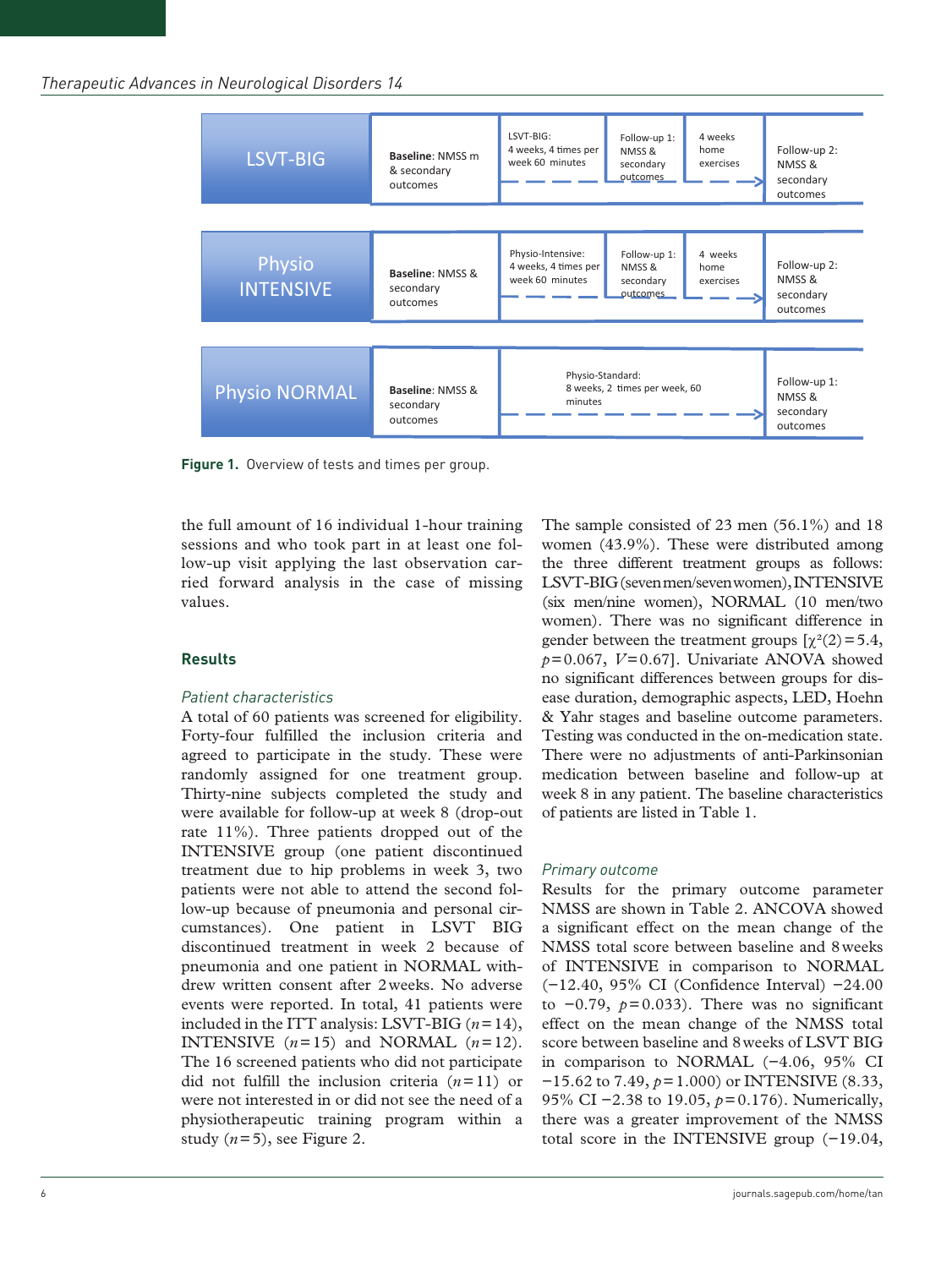

**Figure 2.** Consort flow diagram.

95% CI −25.12 to −12.95) than in the LSVT BIG group (−10.70, 95% CI −16.91 to 4.49). However, this change did not reach statistical significance. The Kruskal–Wallis test revealed no significant differences in mean change of NMSS subscores between groups. Wilcoxon paired-rank tests revealed significant within-group changes of NMSS subscores cardiovascular (−1.40, 95% CI −2.82 to 0.02, *p*=0.043), sleep/fatigue (−4.53, 95% CI −8.02 to −1.04,  $p=0.005$ ), mood/cognition (−2.20, 95% CI −5.09 to 0.69, *p*=0.042) and miscellany (−4.00, 95% CI −7.87 to −0.13, *p*=0.036) for INTENSIVE after 8weeks. The respective test results are listed in Table 3 (Supplemental Appendix 1). Interim analysis of the primary outcome revealed there was no significant difference of the mean change between baseline and 4weeks for LSVT BIG compared to INTENSIVE (5.84, 95% CI −2.80 to 14.49,  $p=0.177$ ). Within-group changes of NMSS subscale sleep/fatigue were significant for INTENSIVE (−3.93, 95% CI −7.97 to 0.10, *p*=0.004). INTENSIVE (−5.00, 95% CI −9.18

to −0.82, *p*=0.025) and LSVT BIG (−3.86, 95% CI −7.18 to 0.53, *p*=0.006) both reported significant within-group changes for NMSS subscore miscellany after 4weeks.

#### *Secondary outcomes*

Results for the significant changes of the secondary outcome parameters are shown in Tables 2 and 3. ANCOVA revealed a significant effect on the mean change of the PD NMSs questionnaire total score between baseline and 8weeks of INTENSIVE in comparison to NORMAL (−12.40, 95% CI −24.00 to −0.79, *p*=0.019). There was no significant effect on the mean change of the PD NMSs questionnaire total score between baseline and 8weeks of LSVT BIG in comparison to NORMAL or INTENSIVE. ANCOVA results of the UPDRS part III total score revealed a significant effect on the mean change between baseline and 8weeks of INTENSIVE in comparison to NORMAL (−3.60, 95% CI −6.66 to −0.53, *p*=0.023). No significant effects on the mean change of the UPDRS part III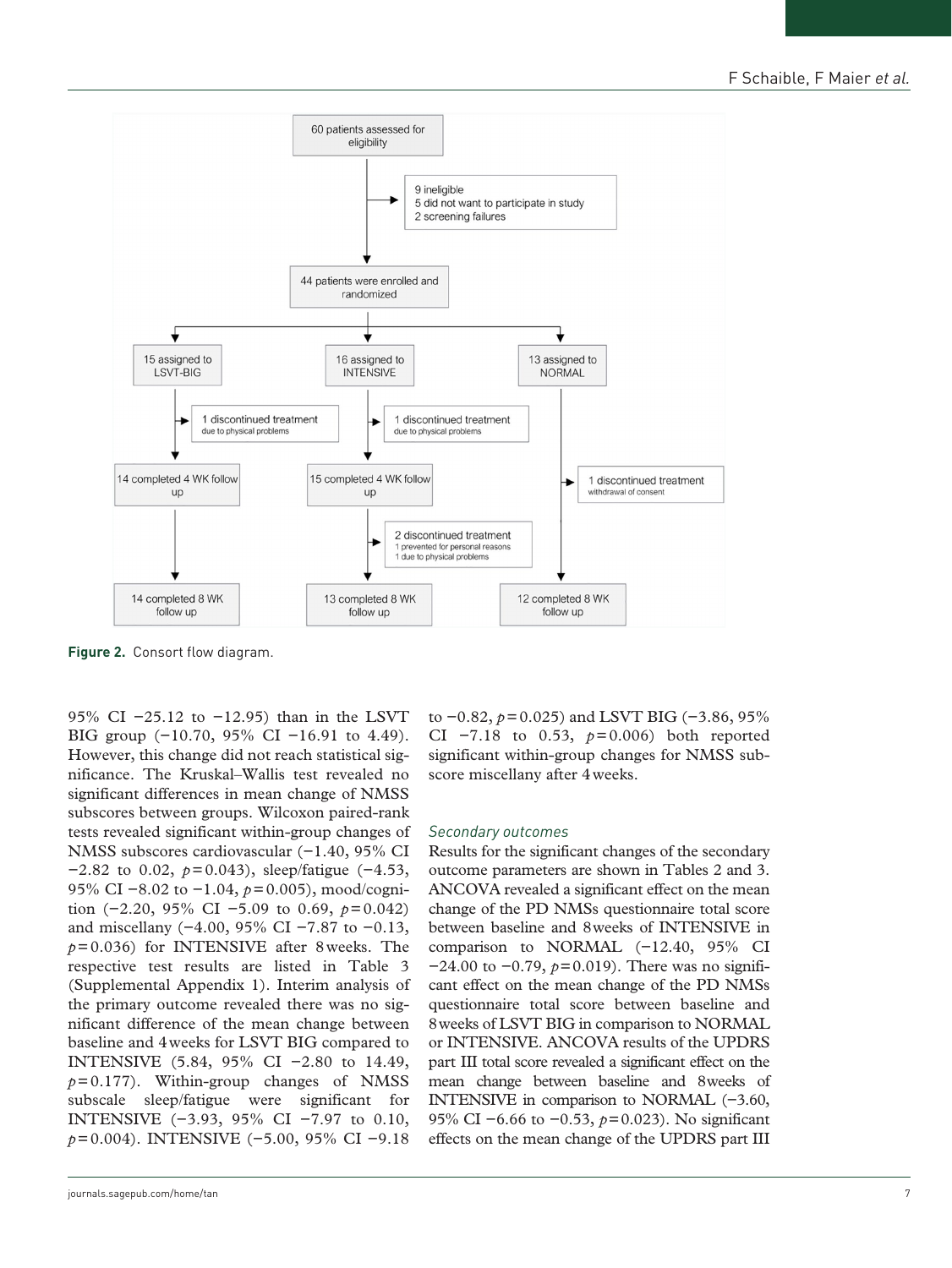**Table 2.** Overview of normally distributed outcome measures (ANCOVA with baseline values as covariate for mean changes from baseline to follow-up at 8weeks).

|                                                                | In groups                      |             |          |              |                                | <b>Between groups</b> |          |              |         |
|----------------------------------------------------------------|--------------------------------|-------------|----------|--------------|--------------------------------|-----------------------|----------|--------------|---------|
|                                                                | Group                          | <b>Mean</b> | 95% CI   |              |                                | Mean                  | 95% CI   |              | p value |
|                                                                |                                | change      | Lower    | <b>Upper</b> |                                | change                | Lower    | <b>Upper</b> |         |
| Primary outcome parameters:                                    |                                |             |          |              |                                |                       |          |              |         |
| NMSs assessment scale<br>for Parkinson's disease               | $BIG [n = 14]$                 | $-10.70$    | $-16.91$ | $-4.49$      | <b>BIG versus INTENSIVE</b>    | 8.33                  | $-2.38$  | 19.05        | 0.176   |
|                                                                | <b>INTENSIVE</b><br>$[n = 15]$ | $-19.04$    | $-25.12$ | $-12.95$     | <b>INTENSIVE versus NORMAL</b> | $-12.40$              | $-24.00$ | $-0.79$      | 0.033   |
|                                                                | NORMAL<br>$[n=12]$             | $-6.64$     | $-13.54$ | 0.26         | <b>NORMAL</b> versus BIG       | 4.06                  | $-7.49$  | 15.62        | 1.000   |
| Secondary outcome parameters:                                  |                                |             |          |              |                                |                       |          |              |         |
| PD NMSs questionnaire                                          | <b>BIG</b>                     | $-2.39$     | $-3.72$  | $-1.06$      | <b>BIG versus INTENSIVE</b>    | 1.23                  | $-0.64$  | 3.10         | 0.190   |
|                                                                | <b>INTENSIVE</b>               | $-3.62$     | $-4.91$  | $-2.33$      | <b>INTENSIVE versus NORMAL</b> | $-2.35$               | $-4.30$  | $-0.41$      | 0.019   |
|                                                                | <b>NORMAL</b>                  | $-1.27$     | $-2.70$  | 0.17         | <b>NORMAL versus BIG</b>       | 1.12                  | $-0.83$  | 3.07         | 0.250   |
| <b>PDQ-39</b>                                                  | <b>BIG</b>                     | $-4.08$     | $-7.47$  | $-0.69$      | <b>BIG versus INTENSIVE</b>    | 2.77                  | $-2.02$  | 7.56         | 0.249   |
|                                                                | <b>INTENSIVE</b>               | $-6.85$     | $-10.22$ | $-3.48$      | <b>INTENSIVE versus NORMAL</b> | $-1.54$               | $-6.74$  | 3.66         | 0.552   |
|                                                                | NORMAL                         | $-5.31$     | $-9.08$  | $-1.54$      | <b>NORMAL</b> versus BIG       | $-1.23$               | $-6.28$  | 3.82         | 0.625   |
| <b>UPDRS</b> part III                                          | <b>BIG</b>                     | $-4.58$     | $-6.61$  | $-2.55$      | <b>BIG versus INTENSIVE</b>    | 1.12                  | $-1.76$  | 4.00         | 0.434   |
|                                                                | <b>INTENSIVE</b>               | $-5.70$     | $-7.71$  | $-3.69$      | <b>INTENSIVE versus NORMAL</b> | $-3.60$               | $-6.66$  | $-0.53$      | 0.023   |
|                                                                | <b>NORMAL</b>                  | $-2.11$     | $-4.34$  | 0.12         | NORMAL versus BIG              | 2.47                  | $-0.52$  | 5.46         | 0.103   |
| Chair rising test with<br>shoes lav. Total time in<br>seconds) | <b>BIG</b>                     | $-2.74$     | $-3.41$  | $-2.06$      | <b>BIG versus INTENSIVE</b>    | $-0.55$               | $-1.49$  | 0.41         | 0.253   |
|                                                                | <b>INTENSIVE</b>               | $-2.19$     | $-2.83$  | $-1.56$      | <b>INTENSIVE versus NORMAL</b> | $-1.64$               | $-2.59$  | $-0.68$      | 0.001   |
|                                                                | NORMAL                         | $-0.55$     | $-1.25$  | 0.14         | <b>NORMAL versus BIG</b>       | 2.18                  | 1.22     | 3.14         | < 0.001 |
| Gangway with shoes<br>(av. length per step (m)                 | <b>BIG</b>                     | 0.068       | 0.045    | 0.092        | <b>BIG versus INTENSIVE</b>    | 0.002                 | $-0.030$ | 0.034        | 0.901   |
|                                                                | <b>INTENSIVE</b>               | 0.066       | 0.044    | 0.089        | <b>INTENSIVE versus NORMAL</b> | 0.047                 | 0.014    | 0.081        | 0.007   |
|                                                                | <b>NORMAL</b>                  | 0.019       | $-0.006$ | 0.044        | <b>NORMAL</b> versus BIG       | $-0.049$              | $-0.084$ | $-0.015$     | 0.006   |
| Gangway with shoes (av.<br>path length (m)/seconds)            | <b>BIG</b>                     | 0.185       | 0.107    | 0.262        | <b>BIG versus INTENSIVE</b>    | $-0.044$              | $-0.152$ | 0.064        | 0.416   |
|                                                                | <b>INTENSIVE</b>               | 0.228       | 0.153    | 0.303        | <b>INTENSIVE versus NORMAL</b> | 0.159                 | 0.046    | 0.271        | 0.007   |
|                                                                | <b>NORMAL</b>                  | 0.070       | $-0.014$ | 0.154        | <b>NORMAL</b> versus BIG       | $-0.115$              | $-0.229$ | $-0.001$     | 0.049   |

Significant *p*-values are highlighted in bold.

Between-groups *p*-values of the primary outcome have been corrected for multiple comparison using Bonferroni correction.

ANCOVA, analysis of covariance; CI, confidence interval; NMSs, non-motor symptoms; PD NMSs, Parkinson's disease non-motor symptoms (range 0–360; a higher score indicating higher severity of non-motor symptoms); PDQ-39, Parkinson's Disease Quality of Life Questionnaire (range 0–100; a higher score indicating more reduction in quality of life); UPDRS, United Parkinson's Disease Rating Scale (0–108; a higher score indicating more motor impairment).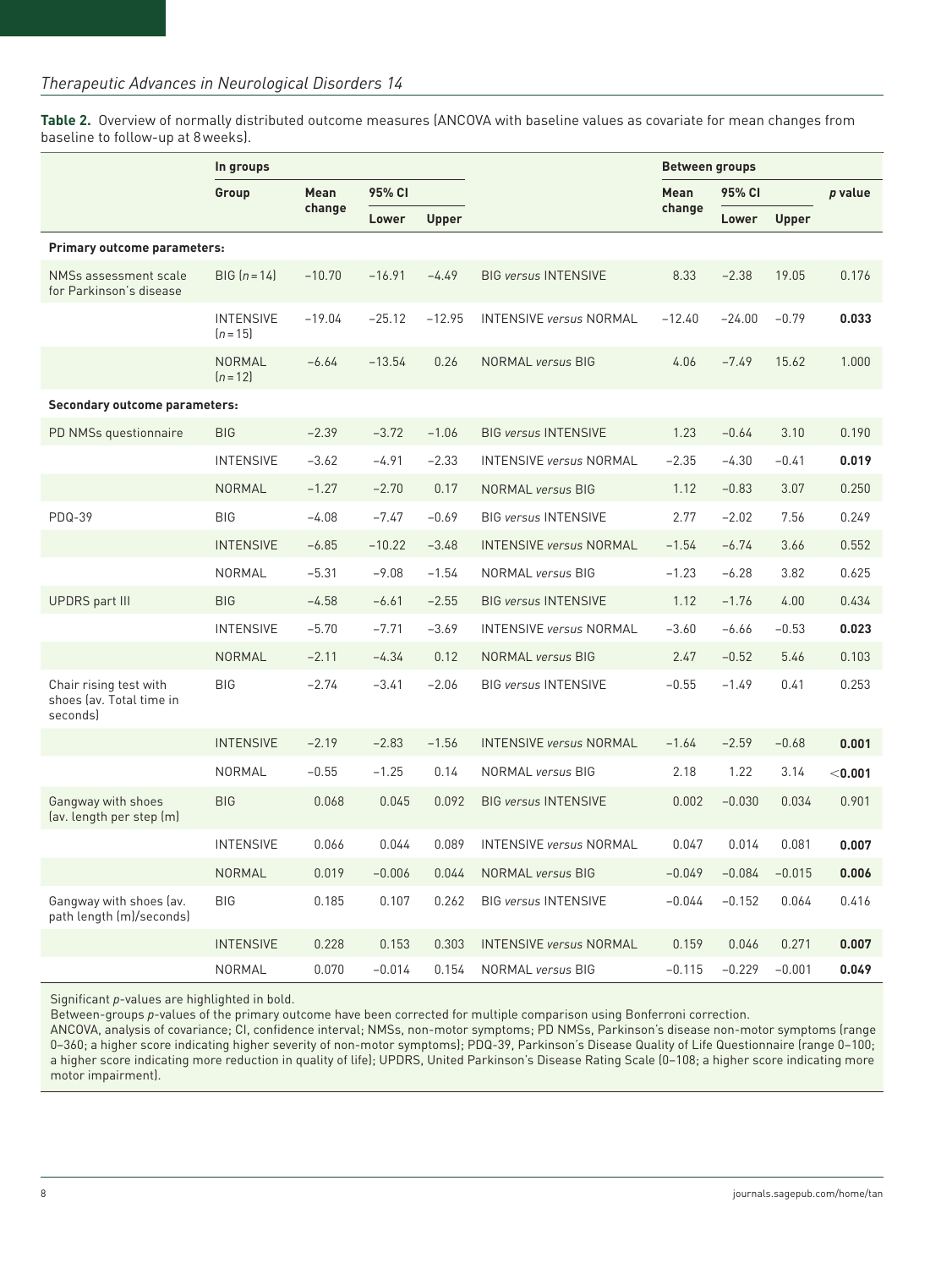**Table 3.** Outcome measures for secondary outcomes and NMSs subscales in and between groups (Kruskal–Wallis test for mean changes between groups and Wilcoxon signed-rank test for mean changes within groups from baseline to follow-up at 8weeks).

|                            | Group                | In groups          |         |              |            | <b>Between groups</b> |         |
|----------------------------|----------------------|--------------------|---------|--------------|------------|-----------------------|---------|
|                            |                      | <b>Mean change</b> | 95% CI  |              | $p$ -value | <b>Mean rank</b>      | p-value |
|                            |                      |                    | Lower   | <b>Upper</b> |            |                       |         |
| <b>Secondary outcomes:</b> |                      |                    |         |              |            |                       |         |
| <b>AES</b>                 | $BIG [n = 14]$       | $-2.43$            | $-6.11$ | 1.26         | 0.151      | 18.86                 | 0.704   |
|                            | INTENSIVE $(n = 15)$ | $-1.80$            | $-4.63$ | 1.03         | 0.164      | 21.87                 |         |
|                            | NORMAL $(n=12)$      | $-1.17$            | $-3.93$ | 1.59         | 0.442      | 22.42                 |         |
| <b>BDI</b>                 |                      |                    |         |              |            |                       | 0.336   |
|                            | <b>BIG</b>           | $-2.21$            | $-3.56$ | $-0.87$      | 0.004      | 19.61                 |         |
|                            | <b>INTENSIVE</b>     | $-1.20$            | $-2.56$ | 0.16         | 0.074      | 24.53                 |         |
|                            | NORMAL               | $-2.17$            | $-4.23$ | $-0.11$      | 0.045      | 18.21                 |         |
| <b>MMST</b>                |                      |                    |         |              |            |                       | 0.388   |
|                            | <b>BIG</b>           | 0.21               | $-0.61$ | 1.04         | 0.464      | 19.54                 |         |
|                            | <b>INTENSIVE</b>     | 0.87               | 0.28    | 1.45         | 0.010      | 24.27                 |         |
|                            | NORMAL               | 0.42               | $-1.00$ | 1.84         | 0.716      | 18.63                 |         |
| PANDA                      |                      |                    |         |              |            |                       | 0.250   |
|                            | <b>BIG</b>           | 0.36               | $-1.24$ | 1.95         | 0.380      | 17.54                 |         |
|                            | <b>INTENSIVE</b>     | 2.67               | 0.53    | 4.81         | 0.003      | 24.77                 |         |
|                            | NORMAL               | 1.33               | $-1.06$ | 3.73         | 0.234      | 20.33                 |         |
| <b>NMSs subscales:</b>     |                      |                    |         |              |            |                       |         |
| Cardiovascular             |                      |                    |         |              |            |                       | 0.616   |
|                            | $BIG [n = 14]$       | $-0.71$            | $-2.08$ | 0.65         | 0.340      | 23.29                 |         |
|                            | INTENSIVE $(n = 15)$ | $-1.40$            | $-2.82$ | 0.02         | 0.043      | 19.87                 |         |
|                            | NORMAL $(n=12)$      | $-1.25$            | $-2.69$ | 0.19         | 0.074      | 19.75                 |         |
| Sleep/fatigue              |                      |                    |         |              |            |                       | 0.385   |
|                            | <b>BIG</b>           | $-1.36$            | $-2.90$ | 0.19         | 0.079      | 24.43                 |         |
|                            | <b>INTENSIVE</b>     | $-4.53$            | $-8.02$ | $-1.04$      | 0.005      | 18.43                 |         |
|                            | NORMAL               | $-2.67$            | $-6.65$ | 1.32         | 0.126      | 20.21                 |         |
| Mood/cognition             |                      |                    |         |              |            |                       | 0.927   |
|                            | <b>BIG</b>           | $-1.29$            | $-3.84$ | 1.27         | 0.260      | 21.04                 |         |
|                            | <b>INTENSIVE</b>     | $-2.20$            | $-5.09$ | 0.69         | 0.042      | 20.20                 |         |
|                            | NORMAL               | $-1.75$            | $-5.87$ | 2.37         | 0.532      | 21.96                 |         |

*(Continued)*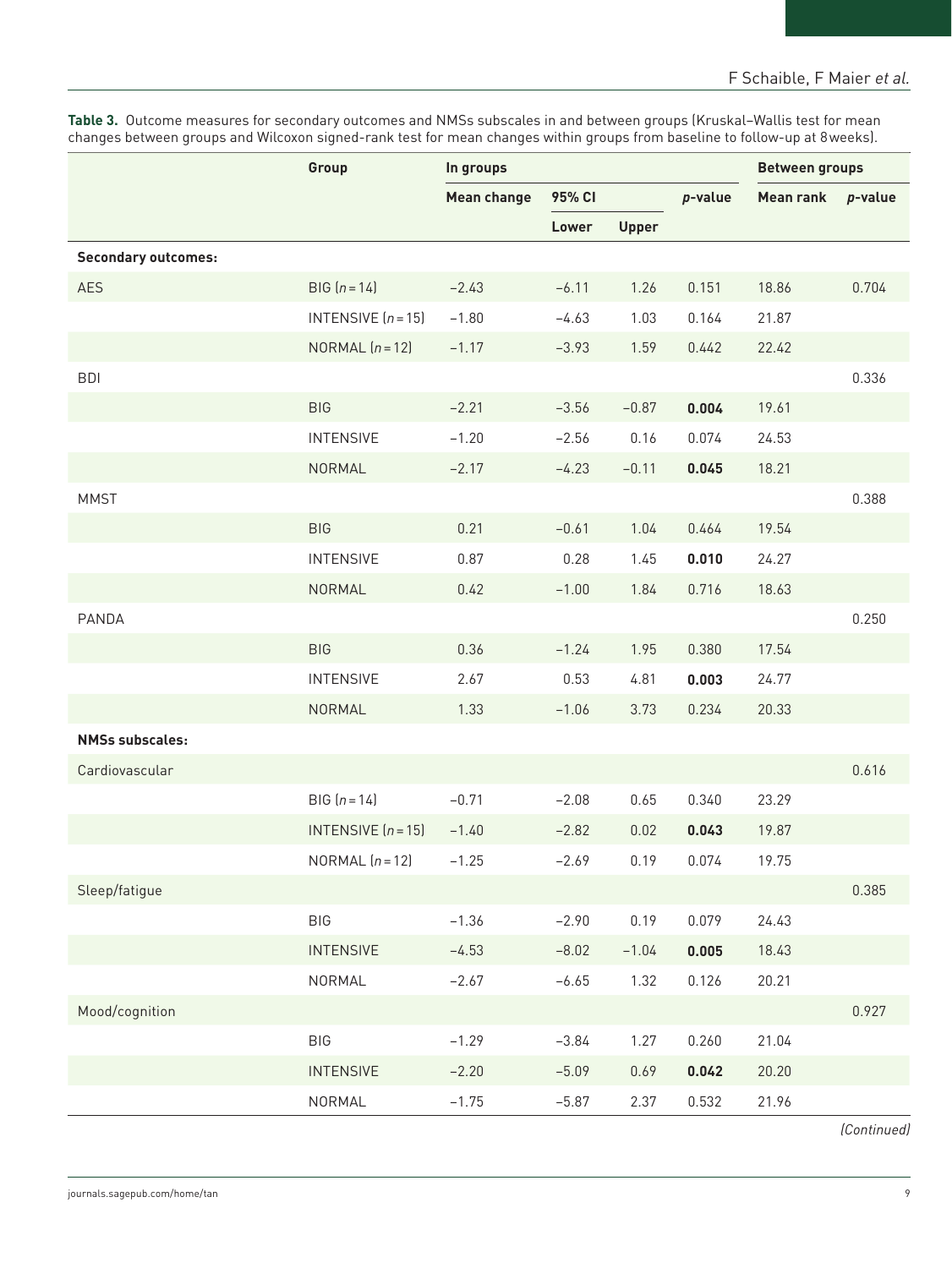# *Therapeutic Advances in Neurological Disorders 14*

# **Table 3.** (Continued)

|                                        | Group            | In groups          |         |              |         | <b>Between groups</b> |            |  |
|----------------------------------------|------------------|--------------------|---------|--------------|---------|-----------------------|------------|--|
|                                        |                  | <b>Mean change</b> | 95% CI  |              | p-value | <b>Mean rank</b>      | $p$ -value |  |
|                                        |                  |                    | Lower   | <b>Upper</b> |         |                       |            |  |
| Perceptual problems/<br>hallucinations |                  |                    |         |              |         |                       | 0.515      |  |
|                                        | <b>BIG</b>       | 0.29               | $-029$  | 0.86         | 0.285   | 21.43                 |            |  |
|                                        | <b>INTENSIVE</b> | $-0.73$            | $-2.40$ | 0.93         | 0.416   | 18.90                 |            |  |
|                                        | NORMAL           | 0.42               | $-0.68$ | 1.52         | 0.357   | 23.13                 |            |  |
| Attention/memory                       |                  |                    |         |              |         |                       | 0.709      |  |
|                                        | <b>BIG</b>       | $-1.50$            | $-3.83$ | 0.83         | 0.098   | 19.21                 |            |  |
|                                        | <b>INTENSIVE</b> | $-1.13$            | $-2.50$ | 0.24         | 0.112   | 21.03                 |            |  |
|                                        | NORMAL           | $-0.50$            | $-2.90$ | 1.90         | 0.673   | 23.04                 |            |  |
| Gastrointestinal                       |                  |                    |         |              |         |                       | 0.262      |  |
|                                        | <b>BIG</b>       | $-1.50$            | $-3.14$ | 0.14         | 0.058   | 17.21                 |            |  |
|                                        | <b>INTENSIVE</b> | 0.20               | $-0.53$ | 0.93         | 0.480   | 23.73                 |            |  |
|                                        | NORMAL           | $-0.42$            | $-2.79$ | 1.95         | 0.725   | 22.00                 |            |  |
| Urinary                                |                  |                    |         |              |         |                       | 0.866      |  |
|                                        | <b>BIG</b>       | $-0.64$            | $-4.40$ | 3.12         | 0.235   | 20.57                 |            |  |
|                                        | <b>INTENSIVE</b> | $-2.13$            | $-5.78$ | 1.52         | 0.419   | 22.27                 |            |  |
|                                        | NORMAL           | $-2.33$            | $-6.02$ | 1.35         | 0.229   | 19.92                 |            |  |
| Sexual function                        |                  |                    |         |              |         |                       | 0.879      |  |
|                                        | <b>BIG</b>       | $-0.43$            | $-1.58$ | 0.72         | 0.593   | 21.64                 |            |  |
|                                        | <b>INTENSIVE</b> | $-1.07$            | $-2.88$ | 0.75         | 0.285   | 21.27                 |            |  |
|                                        | NORMAL           | $-0.83$            | $-2.34$ | 0.67         | 0.273   | 19.92                 |            |  |
| Miscellany                             |                  |                    |         |              |         |                       | 0.593      |  |
|                                        | BIG              | $-3.00$            | $-7.57$ | 1.57         | 0.207   | 21.29                 |            |  |
|                                        | <b>INTENSIVE</b> | $-4.00$            | $-7.87$ | $-0.13$      | 0.036   | 18.77                 |            |  |
|                                        | NORMAL           | $-0.75$            | $-4.49$ | 2.99         | 0.475   | 23.46                 |            |  |

Significant *p*-values are highlighted in bold.

Between-groups *p*-values of the primary outcome have been corrected for multiple comparison using Bonferroni correction.

AES, Apathy Evaluation Scale (range 18–72; a lower score indicating greater apathy); BDI, Beck Depression Inventory (range 0–63; a higher score indicating more signs of depression); CI, confidence interval; MMST, Mini Mental Status Examination (range 0–30; a lower score indicating more cognitive impairment); NMSs, non-motor symptoms; PANDA, Parkinson Neuropsychometric Dementia Assessment (range 0–30; a lower score indicating more cognitive impairment).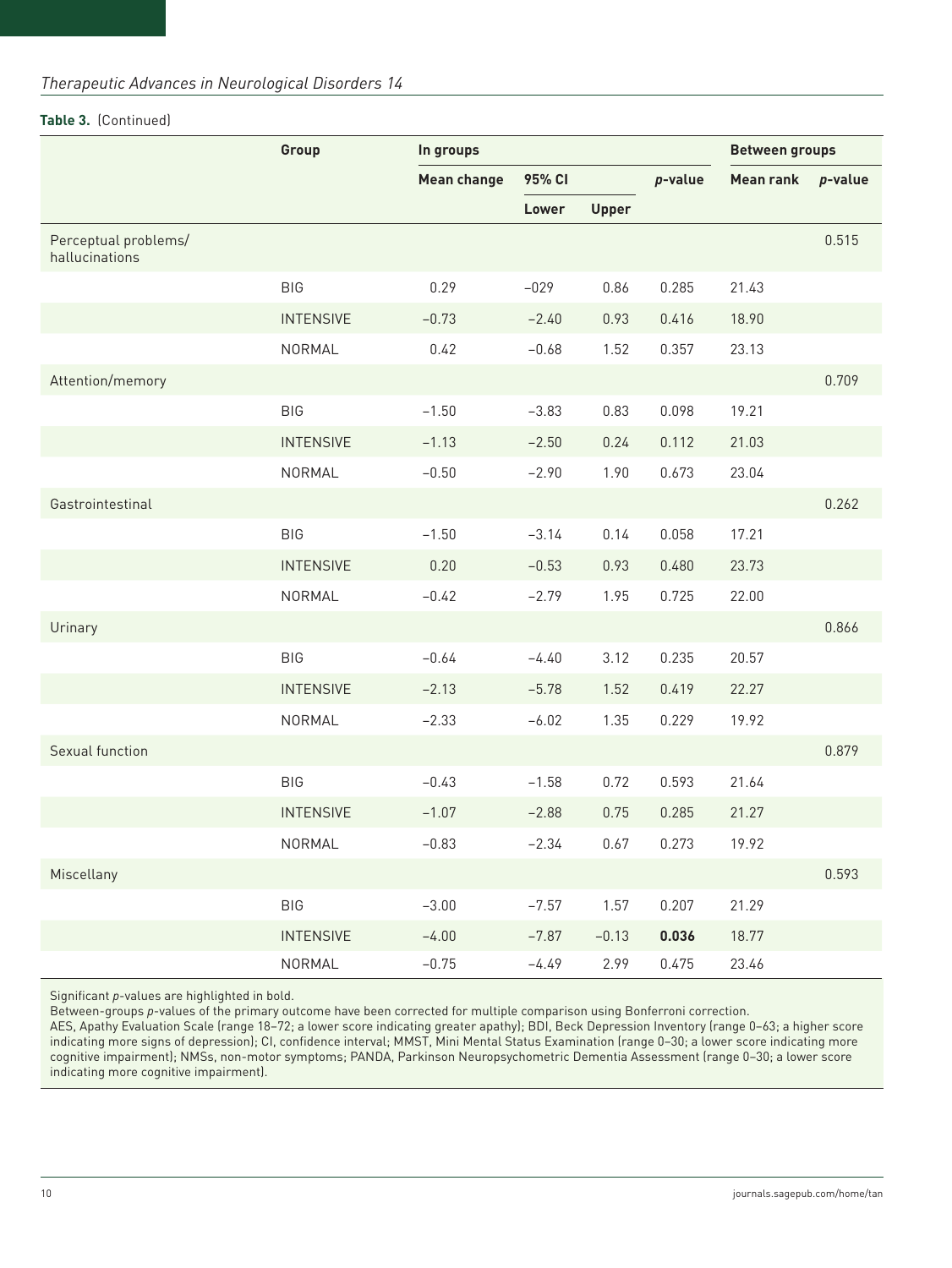total score were reported for LSVT BIG in comparison to INTENSIVE or NORMAL. Gait parameters improved significantly between baseline and 8weeks of LSVT BIG and INTENSIVE in comparison to NORMAL [average length per step: LSVT BIG *versus* NORMAL (0.049, 95% CI 0.015−0.084, *p*=0.006) and INTENSIVE *versus* NORMAL (0.047, 95% CI 0.014−0.081, *p*=0.007); average pathlength/seconds: LSVT BIG *versus* NORMAL (0.115, 95% CI 0.001−0.229, *p*=0.049) and INTENSIVE *versus* NORMAL (0.159, 95% CI 0.046−0.271, *p*=0.007)]. There was no significant effect on the mean change of gait parameters between baseline and 8weeks of LSVT BIG in comparison to INTENSIVE. For the chair rising test, ANCOVA revealed significant effects on the mean change between baseline and 8weeks of LSVT BIG (2.18, 95% CI −3.14 to −1.22, *p* < 0.001) and INTENSIVE (−1.64, 95% CI −2.59 to −0.68, *p*=0.001) in comparison to NORMAL. There were no significant group differences for any of the other secondary outcomes (PDQ-39, BDI-2, AES, MMST, PANDA). However, within-group comparisons between baseline and 8weeks revealed significant changes of BDI-2 scores for LSVT BIG (−2.21, 95% CI −3.56 to −0.87, *p*=0.004) and NORMAL (−2.17, 95% CI −4.23 to −0.11, *p*=0.045), but not INTENSIVE. Within-group changes of INTENSIVE were significant for PANDA (2.67, 95% CI 0.53−4.81, *p*=0.003) and MMST scores (0.87, 95% CI 0.28−1.45, *p*=0.010). Interim analyses of the secondary outcomes showed no significant differences of the mean changes between baseline and 4weeks for LSVT BIG compared to INTENSIVE. The Wilcoxon paired-rank test revealed a significant change of AES scores for both INTENSIVE (−2.00, 95% CI −4.70 to 0.70, *p*=0.044) and LSVT BIG (−3.57, 95% CI −5.91 to −1.23,  $p=0.011$ ). The BDI-2 score change was significant for LSVT-BIG (−3.64, 95% CI −6.38 to −0.90,  $p=0.014$ ) only. The within-group change of the PANDA total score was significant for INTENSIVE (1.67, 95% CI −0.58 to 3.92, *p*=0.040) and LSVT-BIG (1.14, 95% CI 0.27−2.02, *p*=0.012). The change of the MMST score was significant for INTENSIVE (0.73, 95% CI 0.12 to 1.34,  $p=0.014$ ), but not LSVT BIG. Test results are listed in Tables 4 and 5.

#### **Discussion**

In the current prospective, randomized controlled study we examined the impact of LSVT

[journals.sagepub.com/home/tan](https://journals.sagepub.com/home/tan) 11

BIG therapy on motor and NMSs in PD and compared LSVT BIG to an intensified conventional physiotherapy and a normal conventional physiotherapy program. Our findings clearly indicate that participation in all three exercise models has beneficial effects on both motor and nonmotor dysfunctions.

The degree of change in NMSS varies among the different exercise models, with INTENSIVE improving the most (mean change of −19.04) followed by LSVT BIG (mean change of −10.70) and NORMAL (mean change of −6.64). Betweengroup comparisons revealed a significant difference between INTENSIVE and NORMAL, indicating the superiority of more intensive physiotherapy compared to standard care with regard to total NMSs reduction. Interestingly, LSVT BIG did not differ significantly from NORMAL or INTENSIVE. Thus, intensive physiotherapy is not better suited to ameliorate NMSs in PD than LSVT BIG. Also, LSVT BIG is not more effective than standard care.

The examination of NMSS subscore changes after 8weeks did not reveal any significant differences between groups at all. However, several significant within-group changes were found exclusively for INTENSIVE, but not the other two exercise groups. These changes over time comprise lower scores for the dimensions cardiovascular, sleep/fatigue, mood/cognition and miscellaneous. The results of previous studies support the positive effect of physical activity on various non-motor symptoms in PD.35 Interestingly, in our study changes of the subscale mood/cognition, which mainly asks about feelings similar to depressive symptoms, for INTENSIVE are not supported by within-group results of BDI-2. Oddly, significant changes of depressive symptoms measured by BDI-2 were only found for LSVT BIG after 4weeks and LSVT BIG and NORMAL, but not for INTENSIVE, after 8weeks. This could be due to both tests having a different scope and slightly different aims. Similarly, significant withingroup improvements of cognition (measured by MMST and PANDA) were exclusively present for INTENSIVE. The fact that the NMSS subscale attention/memory is a self-reported measurement which focuses on very specific aspects of cognitive functioning, might explain why positive changes of general cognition are not reflected. While the existing heterogeneity of within-group results might hinder clear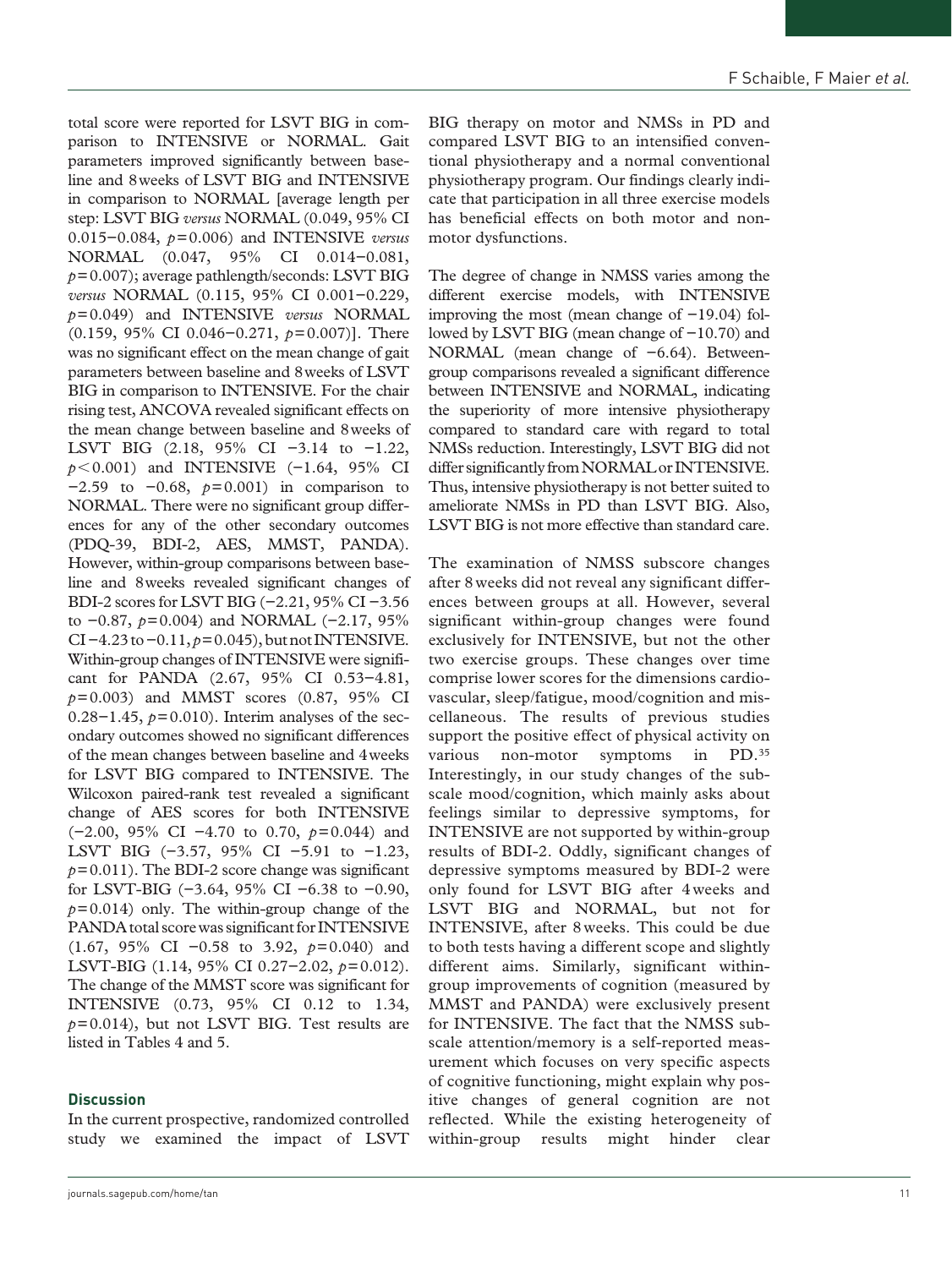**Table 4.** Outcome measures of LSVT BIG and INTENSIVE (ANCOVA with baseline values as covariate for mean changes from baseline to follow-up at 4weeks).

| Group                                               |                              | In groups |          |              |                   | <b>Between groups</b> |         |              |         |
|-----------------------------------------------------|------------------------------|-----------|----------|--------------|-------------------|-----------------------|---------|--------------|---------|
|                                                     |                              | Mean      | 95% CI   |              |                   | Mean                  | 95% CI  |              | p-value |
|                                                     |                              | change    | Lower    | <b>Upper</b> |                   | change                | Lower   | <b>Upper</b> |         |
| Primary outcome parameters:                         |                              |           |          |              |                   |                       |         |              |         |
| NMSs assessment<br>scale for Parkinson's<br>disease | $BIG [n = 14]$               | $-12.14$  | $-20.86$ | $-3.43$      | <b>BIG</b> versus | 5.844                 | $-2.80$ | 14.49        | 0.177   |
|                                                     | <b>INTENSIVE</b><br>$[n=15]$ | $-16.07$  | $-24.64$ | $-7.49$      | <b>INTENSIVE</b>  |                       |         |              |         |
| <b>Secondary outcome parameters:</b>                |                              |           |          |              |                   |                       |         |              |         |
| <b>PD NMSs</b><br>questionnaire                     | <b>BIG</b>                   | $-2.43$   | $-4.24$  | $-0.62$      | <b>BIG</b> versus | 1.314                 | $-0.58$ | 3.21         | 0.166   |
|                                                     | <b>INTENSIVE</b>             | $-3.07$   | $-4.72$  | $-1.41$      | <b>INTENSIVE</b>  |                       |         |              |         |
| <b>PDQ-39</b>                                       | <b>BIG</b>                   | $-10.57$  | $-17.06$ | $-4.08$      | <b>BIG</b> versus | 1.311                 | $-5.46$ | 8.08         | 0.694   |
|                                                     | <b>INTENSIVE</b>             | $-8.27$   | $-13.37$ | $-3.16$      | <b>INTENSIVE</b>  |                       |         |              |         |
| <b>UPDRS</b> part III                               | <b>BIG</b>                   | $-4.86$   | $-6.94$  | $-2.77$      | <b>BIG</b> versus | $-0.113$              | $-3.06$ | 2.83         | 0.938   |
|                                                     | <b>INTENSIVE</b>             | $-4.47$   | $-6.57$  | $-2.36$      | <b>INTENSIVE</b>  |                       |         |              |         |
| Chair rising test with                              | <b>BIG</b>                   | $-2.77$   | $-4.06$  | $-1.48$      | <b>BIG</b> versus | $-0.323$              | $-1.18$ | 0.53         | 0.441   |
| shoes (av. total time<br>in seconds)                | <b>INTENSIVE</b>             | $-1.55$   | $-2.12$  | $-0.97$      | <b>INTENSIVE</b>  |                       |         |              |         |
| Gangway with                                        | <b>BIG</b>                   | 0.09      | 0.05     | 0.14         | <b>BIG</b> versus | 0.012                 | $-0.03$ | 0.05         | 0.572   |
| shoes (av. length<br>per step (m)                   | <b>INTENSIVE</b>             | 0.07      | 0.05     | 0.09         | <b>INTENSIVE</b>  |                       |         |              |         |
| Gangway with shoes                                  | <b>BIG</b>                   | 0.25      | 0.13     | 0.38         | <b>BIG</b> versus | 0.046                 | $-0.09$ | 0.19         | 0.506   |
| (av. path length (m)/<br>seconds                    | <b>INTENSIVE</b>             | 0.20      | 0.11     | 0.29         | <b>INTENSIVE</b>  |                       |         |              |         |

Significant *p*-values are highlighted in bold.

ANCOVA, analysis of covariance; Chair Rising Test, results for five repetitions; CI, confidence interval; LSVT, Lee Silverman Voice Treatment; NMSs, non-motor symptoms; PD NMSs, Parkinson's disease non-motor symptoms (range 0–360; a higher score indicating higher severity of non-motor symptoms); PDQ-39, Parkinson's Disease Quality of Life Questionnaire (range 0–100; a higher score indicating more reduction in quality of life); UPDRS, United Parkinson's Disease Rating Scale (0–108; a higher score indicating more motor impairment).

> interpretation of non-motor symptom changes, between-group changes of NMSS subscales and other secondary outcome assessments are congruent. Thus, it is difficult to conclude whether intensive physiotherapy, compared to LSVT BIG and standard care, is superior in ameliorating these specific NMSs in PD, which might also be impactful with regard to quality of life.<sup>36</sup>

> Pain is a common non-motor symptom in PD<sup>37</sup> and there is a potential role for exercise in pain management programs. However, only one item in the NMSS subscale miscellaneous enquires

about pain. It is unclear if the afore-mentioned within-group change of the dimension miscellaneous is related to a change of pain levels or another item on the subscale. Because of the complex nature of pain, it should be considered to be the main objective evaluated in future trials.

Up to now only one recently published study on Nordic walking has used the NMSS as an assessment tool to evaluate the effects of an exercise program on NMSs in PD.10 The results revealed a significant improvement of the overall NMSS score (mean change of −23.2) for 12weeks of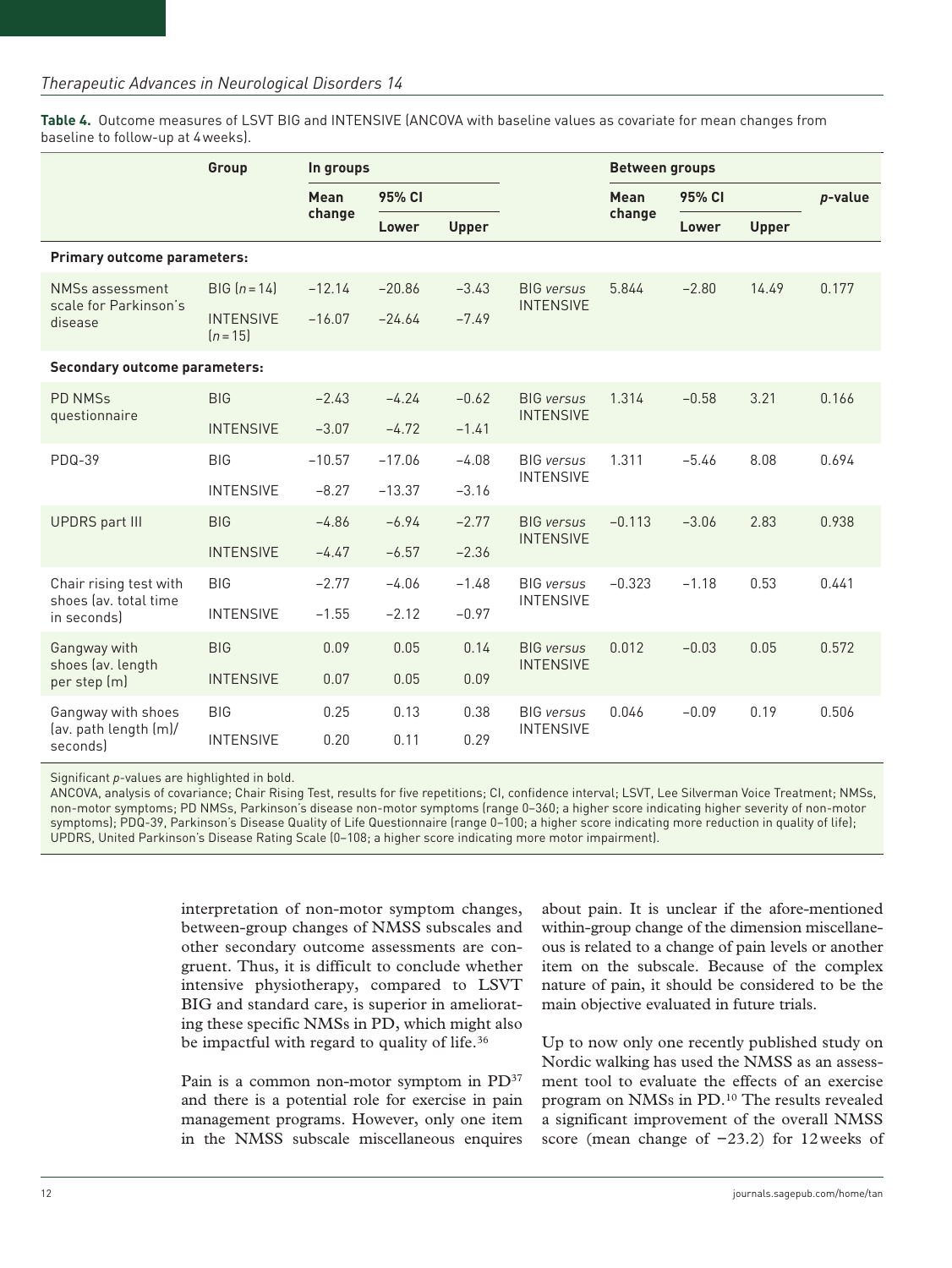**Table 5.** Outcome measures for secondary outcomes and NMSs subscales in and between groups (Mann–Whitney U-test for mean changes between groups and Wilcoxon signed-rank test for mean changes within groups from baseline to follow-up at 4weeks).

|                                        | Group                | In groups          |         |              | <b>Between groups</b> |                  |            |
|----------------------------------------|----------------------|--------------------|---------|--------------|-----------------------|------------------|------------|
|                                        |                      | <b>Mean change</b> | 95% CI  |              | p-value               | <b>Mean rank</b> | $p$ -value |
|                                        |                      |                    | Lower   | <b>Upper</b> |                       |                  |            |
| Secondary outcomes:                    |                      |                    |         |              |                       |                  |            |
| <b>AES</b>                             | $BIG [n = 14]$       | $-3.57$            | $-5.91$ | $-1.23$      | 0.011                 | 13.25            | 0.290      |
|                                        | INTENSIVE $(n = 15)$ | $-2.00$            | $-4.70$ | 0.70         | 0.044                 | 16.63            |            |
| <b>BDI</b>                             | <b>BIG</b>           | $-3.64$            | $-6.38$ | $-0.90$      | 0.014                 | 12.00            | 0.070      |
|                                        | <b>INTENSIVE</b>     | $-0.60$            | $-2.02$ | 0.82         | 0.258                 | 17.80            |            |
| <b>MMST</b>                            | <b>BIG</b>           | 0.36               | $-0.48$ | 1.19         | 0.399                 | 14.11            | 0.591      |
|                                        | <b>INTENSIVE</b>     | 0.73               | 0.12    | 1.34         | 0.014                 | 15.83            |            |
| <b>PANDA</b>                           | <b>BIG</b>           | 1.14               | 0.27    | 2.02         | 0.012                 | 14.18            | 0.621      |
|                                        | <b>INTENSIVE</b>     | 1.67               | $-0.58$ | 3.92         | 0.040                 | 15.77            |            |
| <b>NMSs subscales:</b>                 |                      |                    |         |              |                       |                  |            |
| Cardiovascular                         | $BIG [n = 14]$       | 0.14               | $-0.81$ | 1.10         | 0.785                 | 16.11            | 0.505      |
|                                        | INTENSIVE $(n = 15)$ | $-1.20$            | $-2.84$ | 0.44         | 0.136                 | 13.97            |            |
| Sleep/fatique                          | <b>BIG</b>           | $-1.29$            | $-3.71$ | 1.14         | 0.238                 | 16.36            | 0.425      |
|                                        | <b>INTENSIVE</b>     | $-3.93$            | $-7.97$ | 0.10         | 0.004                 | 13.73            |            |
| Mood/cognition                         | <b>BIG</b>           | $-2.29$            | $-5.15$ | 0.57         | 0.065                 | 13.89            | 0.505      |
|                                        | <b>INTENSIVE</b>     | $-2.73$            | $-6.75$ | 1.28         | 0.061                 | 16.03            |            |
| Perceptual problems/<br>hallucinations | <b>BIG</b>           | 0.43               | $-0.67$ | 1.53         | 0.655                 | 16.93            | 0.252      |
|                                        | <b>INTENSIVE</b>     | $-1.13$            | $-2.61$ | 0.34         | 0.066                 | 13.20            |            |
| Attention/memory                       | <b>BIG</b>           | $-1.93$            | $-4.23$ | 0.38         | 0.129                 | 14.21            | 0.652      |
|                                        | <b>INTENSIVE</b>     | $-0.80$            | $-2.30$ | 0.70         | 0.259                 | 15.73            |            |
| Gastrointestinal                       | <b>BIG</b>           | $-1.07$            | $-3.18$ | 1.03         | 0.306                 | 13.79            | 0.477      |
|                                        | <b>INTENSIVE</b>     | $-0.20$            | $-0.93$ | 0.53         | 0.581                 | 16.13            |            |
| Urinary                                | <b>BIG</b>           | $-2.14$            | $-5.55$ | 1.27         | 0.234                 | 13.64            | 0.425      |
|                                        | <b>INTENSIVE</b>     | $-0.20$            | $-1.77$ | 1.37         | 0.918                 | 16.27            |            |
| Sexual function                        | <b>BIG</b>           | $-0.21$            | $-1.37$ | 0.94         | 0.593                 | 15.57            | 0.747      |
|                                        | <b>INTENSIVE</b>     | $-1.00$            | $-2.40$ | 0.40         | 0.144                 | 14.47            |            |
| Miscellany                             | <b>BIG</b>           | $-3.86$            | $-7.18$ | $-0.53$      | 0.006                 | 15.71            | 0.683      |
|                                        | <b>INTENSIVE</b>     | $-5.00$            | $-9.18$ | $-0.82$      | 0.025                 | 14.33            |            |

Significant *p*-values are highlighted in bold.

AES, Apathy Evaluation Scale (range 18–72; a lower score indicating greater apathy); BDI, Beck Depression Inventory (range 0–63; a higher score indicating more signs of depression); MMST, Mini Mental Status Examination (range 0–30; a lower score indicating more cognitive impairment); NMSs, non-motor symptoms; PANDA, Parkinson Neuropsychometric Dementia Assessment (range 0–30; a lower score indicating more cognitive impairment).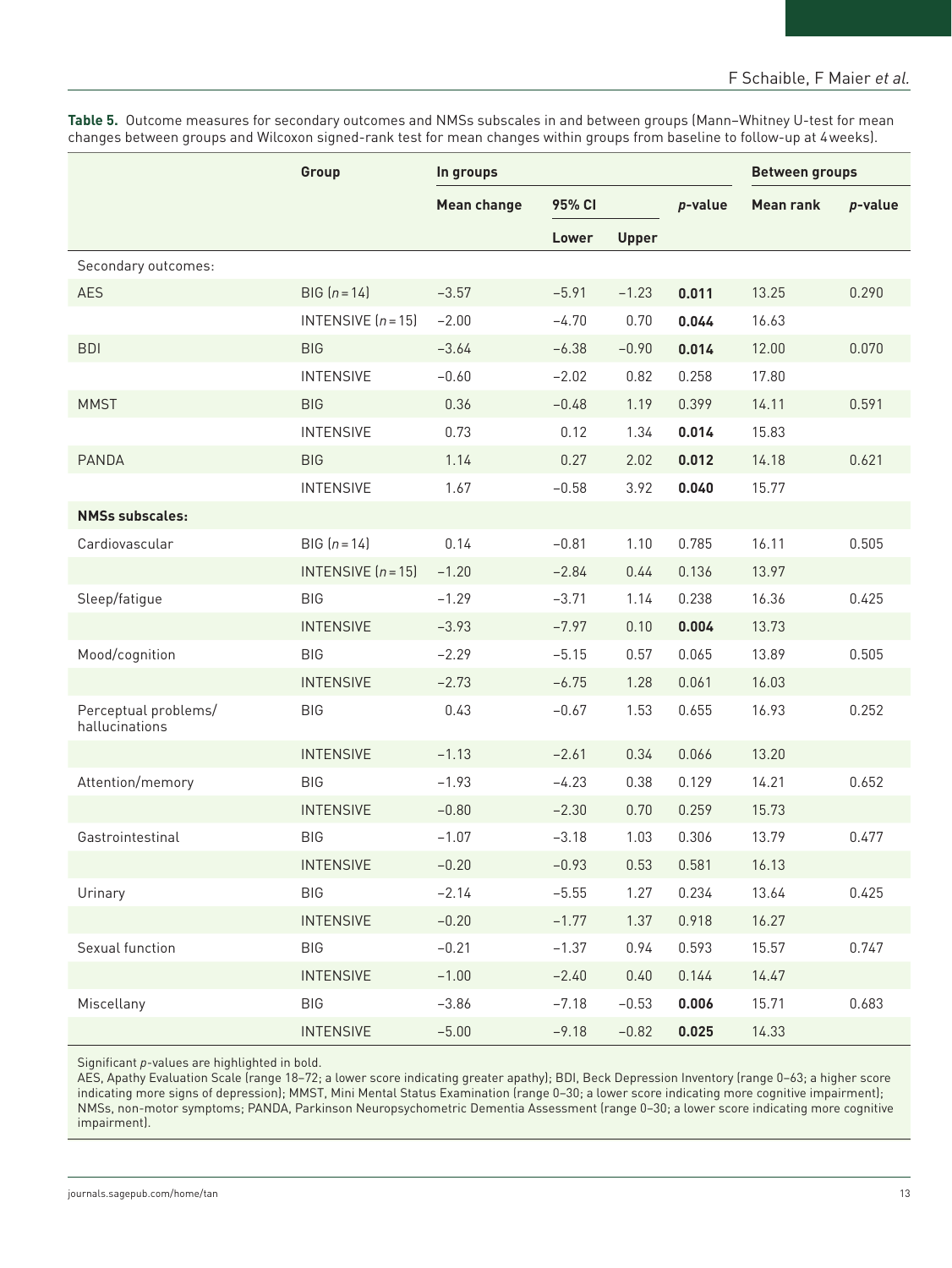Nordic walking training in comparison to a control group. Although Nordic walking and the INTENSIVE group seem to cause a similar range of improvements in the NMSS score, results have to be interpreted with caution as the Nordic walking cohort was considerably more affected at baseline by NMSs [baseline NMSS score of 96 (SD 34.2) compared to 36.07 (SD 23.65) in our INTENSIVE group]. Further previously published studies addressing the effects of exercise on general NMSs used the UPDRS part I or MDS-UPDRS part I questionnaire; in this sense the results are not likewise comparable. Twelve months of 1-hour Tango sessions twice per week and a 24-week treadmill training showed improved MDS-UPDRS part I scores.38,39 A positive effect on NMSs was also displayed for 12weeks of physiotherapy while a 3-year active theatre training improved the UPDRS part I score significantly in comparison with a control group receiving standard physiotherapy.40,41 Addressing the effects of exercise on NMSs, these preliminary data suggest positive effects on global NMSs for various forms of exercise. Our results support these findings and display the first randomized controlled trial focusing on NMSs as a primary outcome measure.

Secondary outcome data in terms of the assessment of the UPDRS part III motor score showed that INTENSIVE training was superior to NORMAL. A degree of change (mean −5.70) is considered as clinically relevant.<sup>42</sup> With a mean change of −4.58 also the LSVT BIG UPDRS part III motor score improved clinically meaningfully but not significantly in comparison to NORMAL.

A further assessment of gait parameters and chair rising test performance observed superior results for both LSVT BIG and INTENSIVE in comparison to NORMAL, underlining potential beneficial effects of an intensified exercise program. Step length has been chosen as an outcome in previous studies examining the effects of LSVT-BIG.43 After the intervention improvements of 7.1cm were reported, which is similar to improvements in our study in the BIG  $(+6.8 \text{ cm})$  and INTENSIVE groups (+6.6cm). For the chair rising test, the cut-off value for a higher risk of falls is set at  $16$  seconds.<sup>44</sup> A clinically meaningful change is detected by an improvement of 2.5seconds.45 While the results of the LSVT-BIG group (−2.74s) exceeded this value, improvements in the INTENSIVE group (−2.19s) are similar and

might also be considered meaningful. It has to be noted that none of the groups had a higher risk of falls at baseline. Taken together, these results yield improved general motor affection (UPDRS III) as well as the risk of falls (chair rising test) with a significant impact on gait parameters (step) lengths) in the BIG and INTENSIVE groups. Significant changes in quality of life (PDQ-39) were not observed but numerical improvements in the PDQ-39 score in all groups exceeded the suggested clinically relevant change in PDQ-39 of −1.6 points over a 6-month time by Peto and colleagues.46 However, it has to be noted that the secondary outcome results are explorative as they were not corrected for multiple testing.

The effects of LSVT BIG therapy on motor functioning have been shown to be superior in comparison to Nordic walking or domestic home training.47 The current study aimed to compare LSVT BIG to an intensified physiotherapeutic training program that was delivered equally in terms of 16 individual 1-hour sessions over 4weeks. Both groups ameliorated primary as well as secondary outcome parameters. No statistically significant differences between the two groups were found. These results are in accordance with a previous prospective, double-blinded and randomized clinical trial on LSVT BIG and general exercise in 11 patients with PD, reporting improved motor and non-motor scores in both groups after 6months without significant group differences.48 The findings suggest an intensified physiotherapeutic training program to be equally effective for PD patients not able to access outpatient LSVT BIG therapy. This corroborates the hypothesis that improvements in motor symptoms by LSVT BIG are reached through higher attention within the time-consuming training setting and not mainly because of special LSVT BIG exercises.

With most studies suggesting that active intervention programs promote improvements in both motor and NMSs there is still a lack of randomized, controlled studies offering information about the most effective form of exercise and the right intervention frequency and period. Current clinical trials conducted two up to five sessions per week each lasting between 20 and 90minutes. The reported duration periods varied greatly between 2weeks (short LSVT BIG training protocol) and 3years (active theatre training) with most frequent intervention periods lasting 4 up to 12weeks.35,43 The outcomes of the present study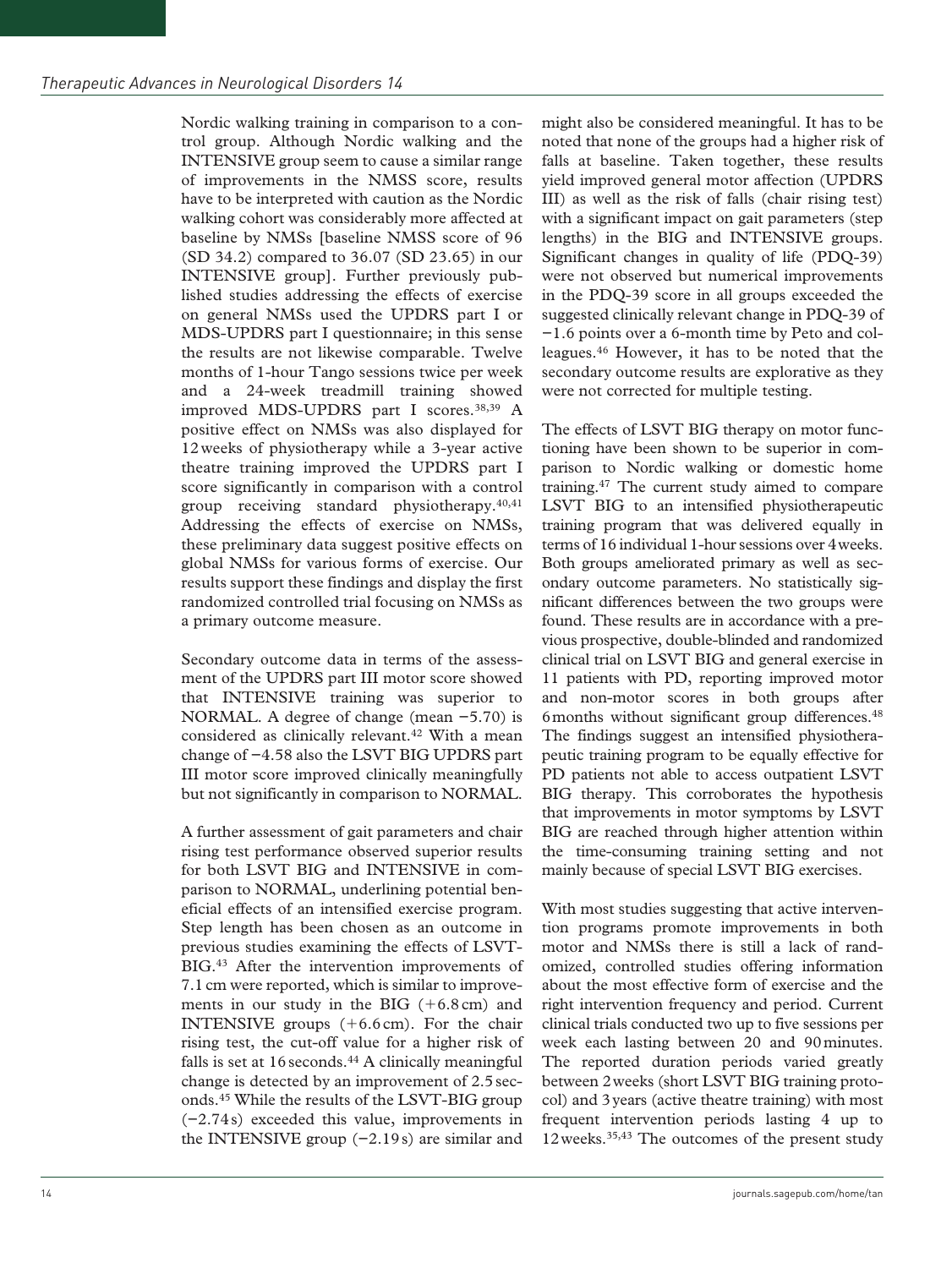indicate that an intensive, individualized 4-week physiotherapeutic training program might be a more important factor with regard to short-term improvements of motor and NMSs than an 8-week standard physiotherapy setting with the same amount of individual therapist time. Compared to LSVT BIG, intensive physiotherapy was not significantly more effective in reducing NMSs (despite higher within-group changes). Interestingly, in our study between-group differences of LSVT BIG and NORMAL after 8weeks were highly non-significant ( $p=1.000$ ). Therefore, these results do not support the importance of high intensity training in general, but specifically emphasize the benefits of highly intensive, individualized physiotherapy training.

Future studies have to address how far these short-term effects can be observed also months after therapy. While physical therapy can improve long-term motor symptoms and physical functioning in PD, it remains unclear if or why more comprehensive training programs are beneficial with regard to long-term improvements of non-motor symptoms. However, possible advantages of high-intensity training might be cost effectiveness, increased patient motivation to practice independently at home (caused by a high perceived benefit) or training-induced neuroplasticity.49 More highly qualitative research is needed to evaluate the mechanisms of physiotherapeutic long-term effects in PD. Furthermore, it has to be noted that differences in outcome parameters of the present study may be influenced by varying therapeutic settings, in this study private practice *versus* hospital-based physiotherapeutic training.

Due to a limited study period, we missed the calculated sample size of 18 participants per group. This limits the generalizability of the results and reduces the power of the study. Furthermore, the common factor model in psychotherapy conjectures that relationship factors such as therapeutic alliance, positive regard, empathy and goal consensus between therapist and patient are important to the success of treatments and predicting outcomes.50 Therefore, non-specific parameters such as more skilled therapists, higher motivation, more intense attention and positive feedback in LSVT BIG and INTENSIVE as well as biased expectations of patients depending on participation in normal or intense training might have contributed to differences in change of outcome parameters

between groups. Insufficient blinding might have contributed to these differences. Limited to the focus on short-term effects of these three exercise models, the study also addresses mainly global NMSs in PD. Future studies should aim also to investigate the effects of exercise modalities on more specific NMSs such as sleep disorders, mood disturbances, sensory deficits, autonomic dysfunction and cognitive deficits in more detail to tailor exercise better to patients' individual symptoms. Finally, the possible participation in intensive training programs like LSVT BIG or INTENSIVE presumes a high level of motivation, general mobility and self-initiative. While missing records of training adherence rates for the groups of LSVT BIG and INTENSIVE after week 4 also have to be considered, this might have led to a selection bias, as individuals who opted to participate in the study might have had a more active lifestyle and were less impacted by motor and non-motor dysfunctions than the average PD patients in Hoehn & Yahr stages I to III also potentially limiting the generalizability of the findings.

## **Acknowledgements**

The authors would like to thank the patients for their contribution in this study setting. They are thankful for the team at Queen Rania Rehabilitation center for their ongoing support during the study.

# **Author roles**

- 1. Research project: A. Conception, B. Organization, C. Execution
- 2. Statistical analysis: A. Design, B. Execution, C. Review and Critique
- 3. Manuscript preparation: A. Writing of the first draft, B. Review and Critique
- FS: 1B, 1C, 2B, 3A FM: 1A, 2A, 2C, 3B
- TMB: 2B, 2C, 3B
- FS: 1B, 1C, 2C, 3B
- MH: 1C, 2C, 3B
- ES: 1A, 2C, 3B
- ML: 1C, 2C, 3B AH: 1C, 2C, 3B
- TVE: 1A, 2C, 3B
- LT: 1A, 2C, 3B
- CE: 1A, 1B, 2A, 2C, 3A, 3B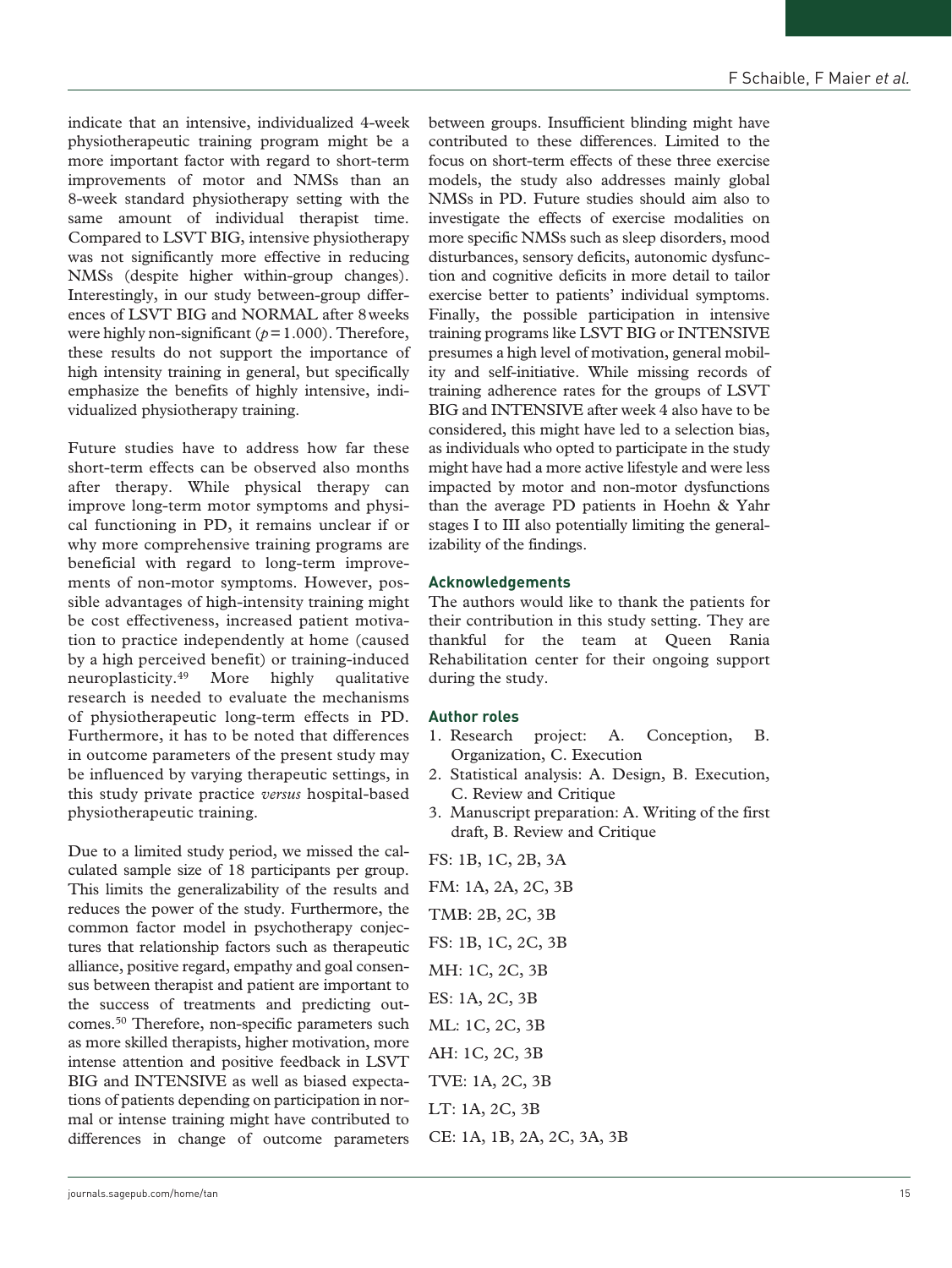#### **Conflict of interest**

FS, FM, TMB, MH, ES, AH reported no financial disclosures.

TVE received grants by the German Research Foundation (DFG; EI 982/3-1), EI 892/5-1) and honoraria from Lilly Germany.

LT received payments as a consultant for Medtronic Inc., Boston Scientific Inc. LT received honoraria as a speaker on symposia sponsored by Bial Inc., Zambon Pharma Inc., UCB Pharma Inc., Desitin Pharma, Medtronic Inc., Boston Scientific Inc., Abbott Inc.

CE received payments as a consultant for Abbvie Inc. CE received honoraria as a speaker from Abbvie Inc., Daiichi Sankyo Inc., Bayer Vital Inc. CE received payments as a consultant for Abbvie Inc. and Philyra Inc.

## **Funding**

The authors received no financial support for the research, authorship, and/or publication of this article.

#### **Ethical compliance**

The study was approved by the ethics committee of the Medical Faculty of the University of Cologne (registration number EK-15-200).

All participants gave written informed consent prior to data collection. The study was conducted according to the Declaration of Helsinki.

The authors confirm that they have read the journal's position on issues involved in ethical publication and affirm that this work is consistent with those guidelines.

## **ORCID iD**

Carsten Eggers **b** [https://orcid.org/0000-0001-](https://orcid.org/0000-0001-7564-6701) [7564-6701](https://orcid.org/0000-0001-7564-6701)

#### **Supplemental material**

Supplemental material for this article is available online.

#### **References**

1. Hackney ME and Earhart GM. Health-related quality of life and alternative forms of exercise in Parkinson disease. *Parkinsonism Relat Disord* 2009; 15: 644–648.

- 2. Barone P, Antonini A, Colosimo C*, et al.* The PRIAMO study: a multicenter assessment of nonmotor symptoms and their impact on quality of life in Parkinson's disease. *Mov Disord* 2009; 24: 1641–1649.
- 3. ung VW and Nicholas AP. Nonmotor symptoms in Parkinson's disease: expanding the view of Parkinson's disease beyond a pure motor, pure dopaminergic problem. *Neurol Clin* 2013; 31 (Suppl. 3): S1–S16.
- 4. Martinez-Martin P, Rodriguez-Blazquez C, Kurtis MM*, et al.* The impact of non-motor symptoms on health-related quality of life of patients with Parkinson's disease. *Mov Disord* 2011; 26: 399–406.
- 5. Politis M, Wu K, Molloy S*, et al.* Parkinson's disease symptoms: the patient's perspective. *Mov Disord* 2010; 25: 1646–1651.
- 6. Keus SHJ, Munneke M, Nijkrake NJ*, et al.* Physical therapy in Parkinson's disease: evolution and future challenges. *Mov Disord* 2009; 24: 1–14.
- 7. Seppi K, Chaudhuri KR, Coelho M*, et al.* Update on treatments for nonmotor symptoms of Parkinson's disease-an evidence-based medicine review. *Mov Disord* 2019; 34: 180–198.
- 8. Pereira APS, Marinho V, Gupta D*, et al.* Music therapy and dance as gait rehabilitation in patients with Parkinson disease: a review of evidence. *J Geriatr Psychiatry Neurol* 2019; 32: 49–56.
- 9. Combs SA, Diehl MD, Staples WH*, et al.* Boxing training for patients with Parkinson disease: a case series. *Phys Ther* 2011; 91: 132–142.
- 10. Cugusi L, Solla P, Serpe R*, et al.* Effects of a Nordic walking program on motor and nonmotor symptoms, functional performance and body composition in patients with Parkinson's disease. *NeuroRehabilitation* 2015; 37: 245–254.
- 11. Alves Da Rocha P, McClelland J and Morris ME. Complementary physical therapies for movement disorders in Parkinson's disease: a systematic review. *Eur J Phys Rehabil Med* 2015; 51: 693–704.
- 12. LaHue SC, Comella CL and Tanner CM. The best medicine? The influence of physical activity and inactivity on Parkinson's disease. *Mov Disord* 2016; 31: 1444–1454.
- 13. McDonnell MN, Rischbieth B, Schammer TT*, et al.* Lee Silverman Voice Treatment (LSVT)- BIG to improve motor function in people with Parkinson's disease: a systematic review and meta-analysis. *Clin Rehabil* 2018; 32: 607–618.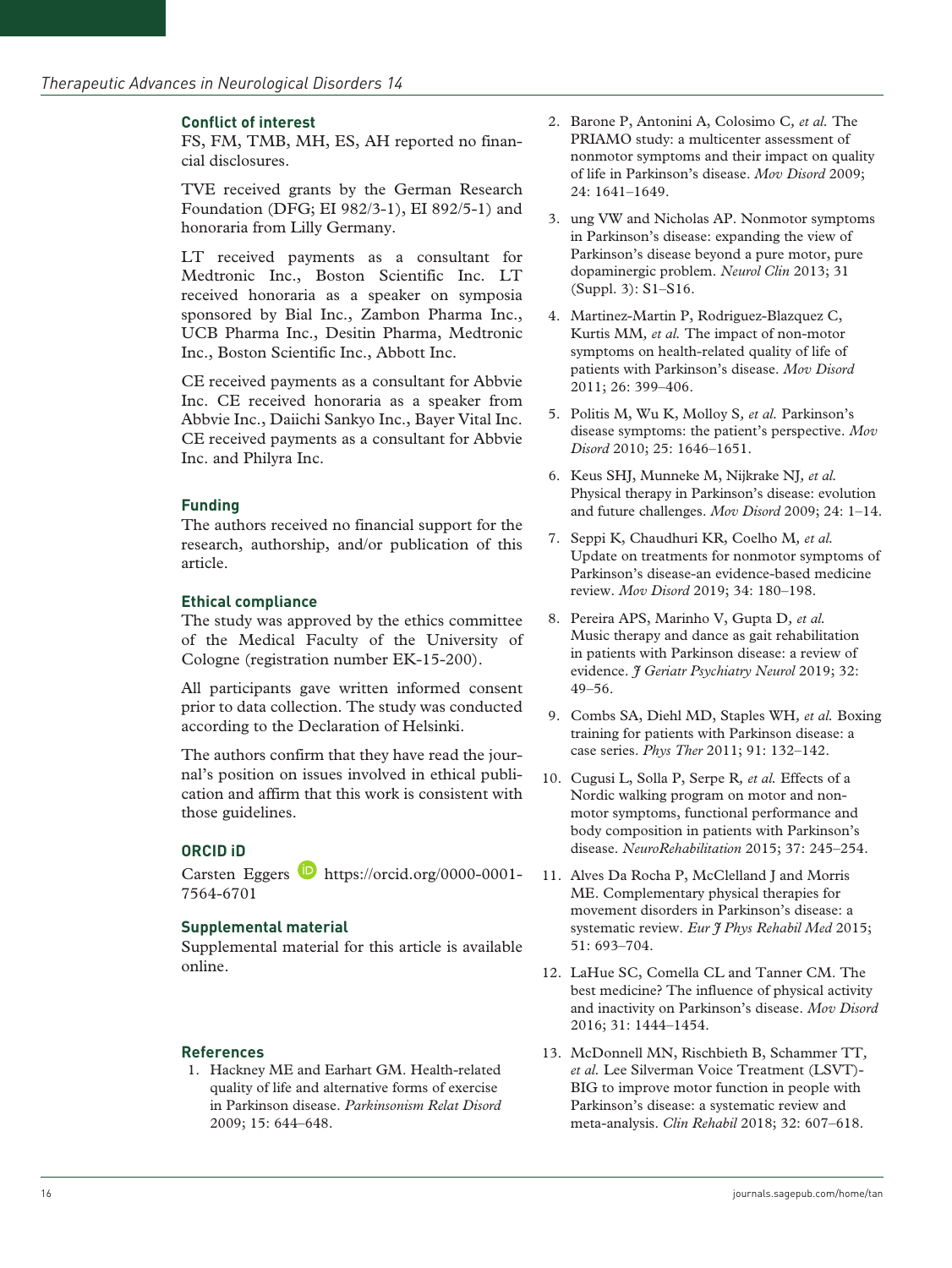- 14. Tomlinson CL, Herd CP, Clarke CE*, et al.* Physiotherapy for Parkinson's disease: a comparison of techniques. *Cochrane Database Syst Rev* 2014; 2014: Cd002815.
- 15. Bouca-Machado R, Rosário A, Caldeira D*, et al.* Physical activity, exercise, and physiotherapy in Parkinson's disease: defining the concepts. *Mov Disord Clin Pract* 2020; 7: 7–15.
- 16. Fox SH, Katzenschlager R, Lim S*, et al.* International Parkinson and movement disorder society evidence-based medicine review: update on treatments for the motor symptoms of Parkinson's disease. *Mov Disord* 2018; 33: 1248–1266.
- 17. Keus SHJ, Bloem BR, Hendrik EJM*, et al.* Evidence-based analysis of physical therapy in Parkinson's disease with recommendations for practice and research. *Mov Disord* 2007; 22: 451–460.
- 18. Reynolds GO, Otto MW, Ellis TD*, et al.* The therapeutic potential of exercise to improve mood, cognition, and sleep in Parkinson's disease. *Mov Disord* 2016; 31: 23–38.
- 19. Kanegusuku H, Silva-Batista C, Peçanha T*, et al.* Effects of progressive resistance training on cardiovascular autonomic regulation in patients with Parkinson disease: a randomized controlled trial. *Arch Phys Med Rehabil* 2017; 98: 2134–2141.
- 20. Song R, Grabowska W, Park M*, et al.* The impact of Tai Chi and Qigong mind-body exercises on motor and non-motor function and quality of life in Parkinson's disease: a systematic review and meta-analysis. *Parkinsonism Relat Disord* 2017; 41: 3–13.
- 21. Sharma NK, Robbins K, Wagner K*, et al.* A randomized controlled pilot study of the therapeutic effects of yoga in people with Parkinson's disease. *Int J Yoga* 2015; 8: 74–79.
- 22. Frazzitta G, Maestri R, Ferrazzoli D*, et al.* Multidisciplinary intensive rehabilitation treatment improves sleep quality in Parkinson's disease. *J Clin Mov Disord* 2015; 2: 11.
- 23. Intzandt B, Beck EN and Silveira CRA. The effects of exercise on cognition and gait in Parkinson's disease: a scoping review. *Neurosci Biobehav Rev* 2018; 95: 136–169.
- 24. Postuma RB, Berg D, Stern M*, et al.* MDS clinical diagnostic criteria for Parkinson's disease. *Mov Disord* 2015; 30: 1591–1601.
- 25. Fox C, Ebersbach G, Ramig L*, et al.* LSVT LOUD and LSVT BIG: behavioral treatment programs for speech and body movement in

Parkinson disease. *Parkinsons Dis* 2012; 2012: 391946.

- 26. Farley BG, Fox CM, Lorraine O*, et al.* Intensive amplitude-specific therapeutic approaches for Parkinson's disease: toward a neuroplasticityprincipled rehabilitation model. *Top Geriatr Rehabil* 2008; 24: 99–114.
- 27. Penko AL, Barkley JE, Koop MM*, et al.* Borg scale is valid for ratings of perceived exertion for individuals with Parkinson's disease. *Int J Exerc Sci* 2017; 10: 76–86.
- 28. Keus SHJ, Munneke M, Graziano M*, et al. European physiotherapy guideline for Parkinson's disease*. The Netherlands: KNGF/Parkinson Net, 2014.
- 29. Martinez-Martin P, Rodriguez-Blazquez C, Abe K*, et al.* International study on the psychometric attributes of the non-motor symptoms scale in Parkinson disease. *Neurology* 2009; 73: 1584–1591.
- 30. Chaudhuri KR, Martinez-Martin P, Brown RG*, et al.* The metric properties of a novel non-motor symptoms scale for Parkinson's disease: results from an international pilot study. *Mov Disord* 2007; 22: 1901–1911.
- 31. Veilleux LN, Robert M, Ballaz L*, et al.* Gait analysis using a force-measuring gangway: intrasession repeatability in healthy adults. *J Musculoskelet Neuronal Interact* 2011; 11: 27–33.
- 32. Busche P, Rawer R, Rakhimi N*, et al.* Mechanography in childhood: references for force and power in counter movement jumps and chair rising tests. *J Musculoskelet Neuronal Interact* 2013; 13: 213–226.
- 33. Chaudhuri KR, Martinez-Martin P, Schapira AHV*, et al.* International multicenter pilot study of the first comprehensive self-completed nonmotor symptoms questionnaire for Parkinson's disease: the NMSQuest study. *Mov Disord* 2006; 21: 916–923.
- 34. Tomlinson CL, Stowe R, Patel S*, et al.* Systematic review of levodopa dose equivalency reporting in Parkinson's disease. *Mov Disord* 2010; 25: 2649–2653.
- 35. Cusso ME, Donald KJ and Khoo TK. The impact of physical activity on non-motor symptoms in Parkinson's disease: a systematic review. *Front Med (Lausanne)* 2016; 3: 35.
- 36. Prakash KM, Nadkarni NV, Lye W*, et al.* The impact of non-motor symptoms on the quality of life of Parkinson's disease patients: a longitudinal study. *Eur J Neurol* 2016; 23: 854–860.